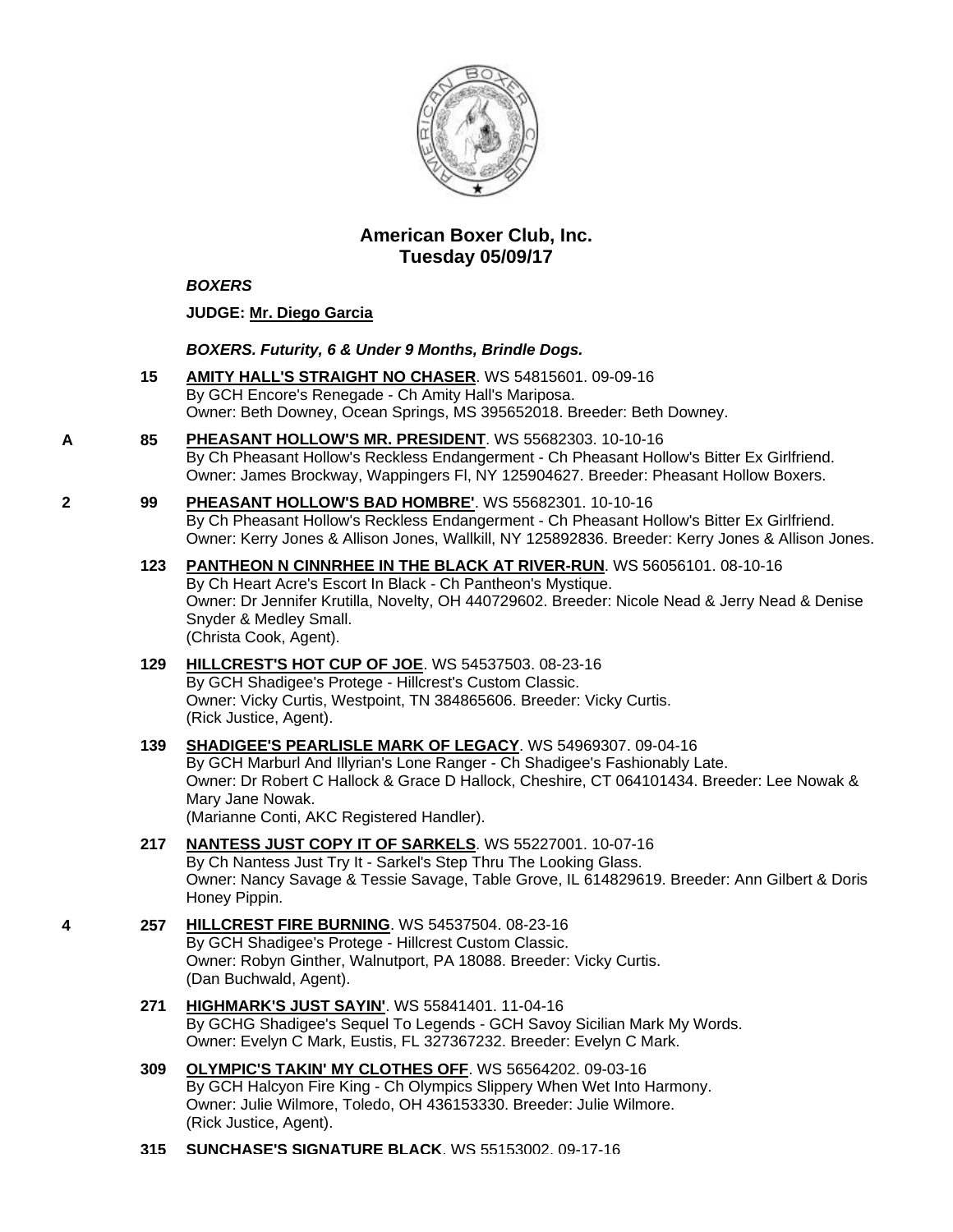By Ch Pearlisle Overnite In Memphis CDX - Sunchase's Smoke And Mirrors. Owner: Tracy Hendrickson & Rhoda Brouillette, Broken Arrow, OK 740129426. Breeder: Rhoda Goselin-Brouillette & Tracy Hendrickson.

**1 321 [MARBURL'S BRAZOS OF SHADIGEE](http://infodog.com/my/drlookup2.htm?makc=WS%2054969301&mdog=Marburl%27s+Brazos+Of+Shadigee&wins=all)**. WS 54969301. 09-04-16 By GCHS Marburl And Illyrian's Lone Ranger - Ch Shadigee's Fashionably Late. Owner: Mary Frances Burleson, Sachse, TX 750483931. Breeder: Lee Nowak & Mary Jane Nowak. (Lori McClain Ferguson, Agent). **3 365 [IRONDALE'S THUNDERSTRUCK](http://infodog.com/my/drlookup2.htm?makc=WS%2056092401&mdog=Irondale%27s+Thunderstruck&wins=all)**. WS 56092401. 11-02-16 By Ch Marburl's Hidalgo - Ch Irondale's Moment For Life. Owner: James Bettis & Wendy Bettis, Riverside, CA 925085084. Breeder: Brenda Vrooman & Wendy Bettis. *BOXERS. Futurity, 6 & Under 9 Months, Fawn Dogs.* **A 17 [Y KNOT ROCK THE BOAT](http://infodog.com/my/drlookup2.htm?makc=WS%2055566501&mdog=Y+Knot+Rock+The+Boat&wins=all)**. WS 55566501. 10-25-16 By GCH Irondale'S Forty Shades Of Green - Ch DB's Sorry, Im Not Sorry. Owner: Matthew Kaminkow & Donna Bodner, Brick, NJ 087241834. Breeder: Donna Bodner & Monique Mastrapasqua & Linda Mastrapasqua. (Kim Pastella Calvacca, Agent). **2 55 [ROSEHILL'S CHOCOLATE DIAMOND](http://infodog.com/my/drlookup2.htm?makc=WS%2055370002&mdog=Rosehill%27s+Chocolate+Diamond&wins=all)**. WS 55370002. 09-19-16 By Ch Encore's Matrix - Ch Rosehill's Lady In Red. Owner: Donna Carbine & Lori Rose & Madison Rose, Pearland, TX 775843844. Breeder: Lori L Rose & Karen Barnhart & Madison Rose. **95 [PHEASANT HOLLOW & MOON VALLEY'S SEMPER FI](http://infodog.com/my/drlookup2.htm?makc=WS%2055499501&mdog=Pheasant+Hollow+&+Moon+Valley%27s+Semper+Fi&wins=all)**. WS 55499501. 09-11-16 By GCH Vixayo's Golden Hammer - Ch Kim On A Wing And A Prayer. Owner: Kerry Jones & Allison Jones, Wallkill, NY 125892836. Breeder: Kay Peiser & Elizabeth Barnhart & Theresa M Galle. **A 97 [PHEASANT HOLLOW'S HITMAN FOR HIGH-ER](http://infodog.com/my/drlookup2.htm?makc=WS%2054694302&mdog=Pheasant+Hollow%27s+Hitman+For+High-Er&wins=all)**. WS 54694302. 09-15-16 By GCH Pheasant Hollows All Time High - Pheasant Hollow's Glam Slam. Owner: Lynne & Chris Burns & Kerry Jones & Allison Pacheco, Wading River, NY 117921829. Breeder: Kerry Jones & Allison Pacheco. **4 127 [EPITOME 'N' BRAEMAR'S HELL ON WHEELS](http://infodog.com/my/drlookup2.htm?makc=WS%2055783101&mdog=Epitome+%27N%27+Braemar%27s+Hell+On+Wheels&wins=all)**. WS 55783101. 10-15-16 By Ch Epitome's Lord Of The Rings - Epitome's Chance Of A Lifetime. Owner: Sharyne Herbert & Susan Standley, N Vancouver BC, CN V7K 3C8. Breeder: Susan Standley. **183 [WINDSONG'S SHARP DRESS MAN](http://infodog.com/my/drlookup2.htm?makc=WS%2055404403&mdog=Windsong%27s+Sharp+Dress+Man&wins=all)**. WS 55404403. 11-05-16 By GCHB Mason Hill's Eye Of The Tiger - Ch Windsong's Greatest Gift Of Avalon. Owner: Linda Rakow & William Rakow, Menomonee Fls, WI 530511120. Breeder: Linda & William Rakow. (Sherry Canciamille, Agent). **1 195 [QUINNEY'S ON THE ROCKS AT MINSTREL](http://infodog.com/my/drlookup2.htm?makc=WS%2055718202&mdog=Quinney%27s+On+The+Rocks+At+Minstrel&wins=all)**. WS 55718202. 09-22-16 By Shaeward's Thunder Road - GCH Minstrel's Center Ice. Owner: Katherine S Nevius & Celena Quinney, Easton, MD 216017949. Breeder: Celena Quinney & Katherine S Nevius. (Dan Buchwald, Agent). **229 [RAKLYNS N' SHILOS THE BEACHCOMBER](http://infodog.com/my/drlookup2.htm?makc=WS%2055526401&mdog=Raklyns+N%27+Shilos+The+Beachcomber&wins=all)**. WS 55526401. 08-11-16 By Ch Ensign's Architect - Ch Shilos Dreamboat Annie At Raklyn. Owner: Karen Quagliana & Debbie Struff & Erin Sposito & Cynthia Deamicis, Oakland, NJ 074362341. Breeder: Debbie Struff & Erin Sposito & Cynthia DeAmcis & Karen Quagliana. (Debbie Struff, AKC Registered Handler). **291 [DAI'LINS SIPPIN ON FIRE](http://infodog.com/my/drlookup2.htm?makc=WS%2056538401&mdog=Dai%27Lins+Sippin+On+Fire&wins=all)**. WS 56538401. 10-29-16 By GCH Araby High Pointe - Hillyards Covergirl Of Dai'Lin. Owner: Candace Kalke, Red Deer County AB, CN T4G 0J2. Breeder: Candace D Kalke. **307 [WINDSONG AT PIGEONWOODS](http://infodog.com/my/drlookup2.htm?makc=WS%2055404401&mdog=Windsong+At+Pigeonwoods&wins=all)**. WS 55404401. 11-05-16 By GCHB Mason Hill's Eye Of The Tiger - Ch Windsong's Greatest Gift Of Avalon. Owner: Kathrina Gatz & L Rakow, Hampshire, IL 60140. Breeder: Linda Rakow & William Rakow.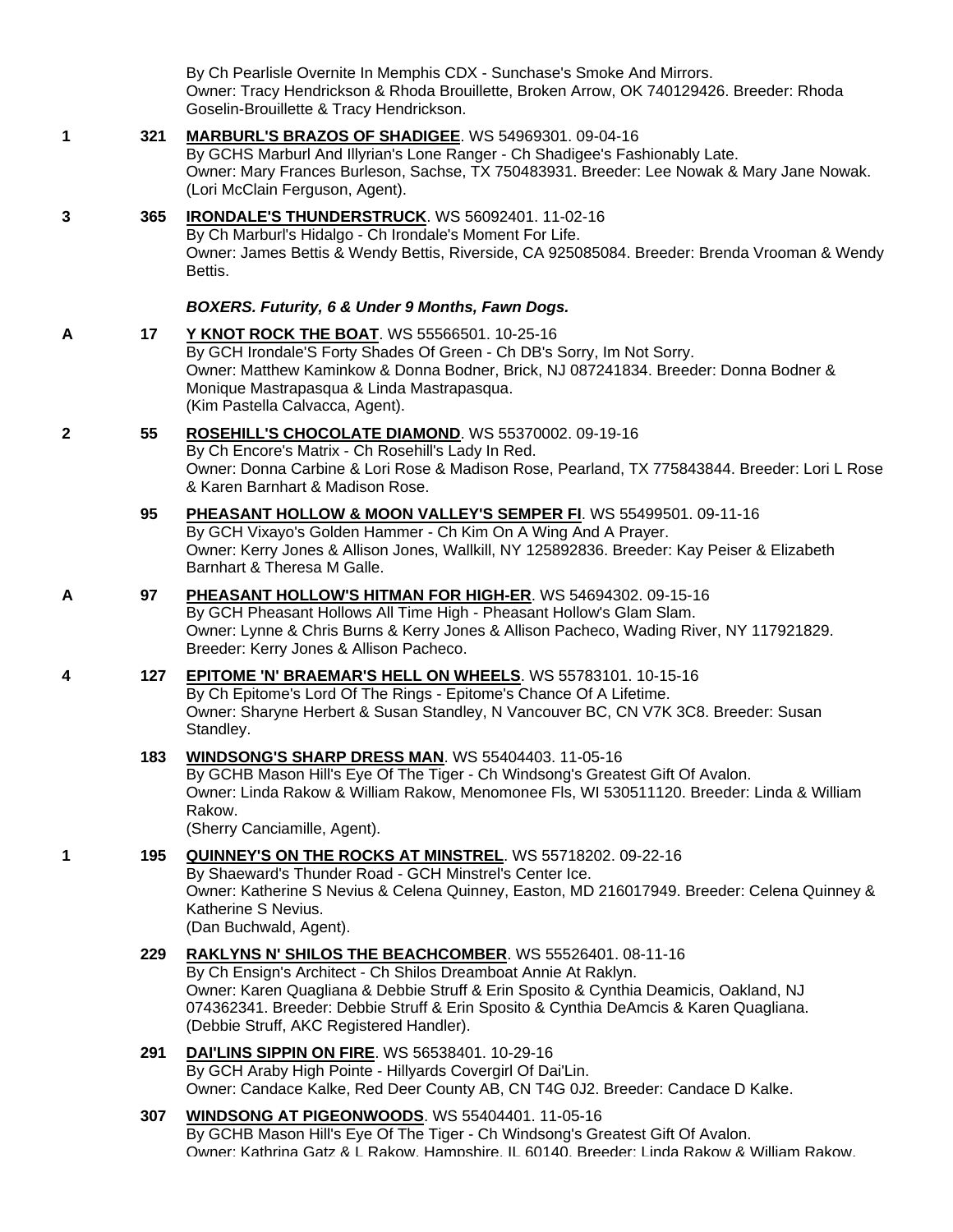(Sherry Canciamille, Agent).

# **3 325 [SHADIGEE'S FORTUNE IN GOLD](http://infodog.com/my/drlookup2.htm?makc=WS%2054969304&mdog=Shadigee%27s+Fortune+In+Gold&wins=all)**. WS 54969304. 09-04-16

By GCHG Marburl And Illyrian's Lone Ranger - Ch Shadigee's Fashionably Late. Owner: Hal & Kimberly Folander & Lee & Mary Jane Nowak, Bethlehem, PA 180173780. Breeder: Lee Nowak & Mary Jane Nowak. (Lori McClain Ferguson, Agent).

# **337 [QUINNEY'S SYMPHONY ON ICE](http://infodog.com/my/drlookup2.htm?makc=WS%2055718201&mdog=Quinney%27s+Symphony+On+Ice&wins=all)**. WS 55718201. 09-22-16

By Shaeward's Thunder Road - GCH Minstrel's Center Ice. Owner: Celena Quinney & Todd Perry, Victoria, TX 779053215. Breeder: Celena Quinney & Katherine Nevius.

(Terri Galle, Agent).

### **411 [RUMMER RUN'S REPORTER](http://infodog.com/my/drlookup2.htm?makc=WS%2056697601&mdog=Rummer+Run%27s+Reporter&wins=all)**. WS 56697601. 10-18-16

By Ch Carillon's Number One Draft Pick - Ch Rummer Run's Rumor Has It. Owner: Ann & Steve Anderson, Pinson, AL 351263923. Breeder: Ann & Steve Anderson. (Rick Justice, Agent).

### **A 413 [BOXWOOD AUTUMN STORM](http://infodog.com/my/drlookup2.htm?makc=WS%2055579602&mdog=Boxwood+Autumn+Storm&wins=all)**. WS 55579602. 08-24-16

By Ch Caralon's Number One Draft Pick - Boxwood's Dreamtime At Rummer Run. Owner: Susan C Peters & Sallie L Peters, Warrior, AL 351802664. Breeder: Susan Peters & Sallie Peters.

(Rick Justice, Agent).

# **417 [RUMMER RUN'S RECKONING](http://infodog.com/my/drlookup2.htm?makc=WS%2056697602&mdog=Rummer+Run%27s+Reckoning&wins=all)**. WS 56697602. 10-18-16

By Ch Carillon's Number One Draft Pick - Ch Rummer Run's Rumor Has It. Owner: Ann & Steve Anderson, Pinson, AL 35126. Breeder: Ann & Steve Anderson. (Rick Justice, Agent).

# **423 [BOXWOOD AUTUMN DOUBLE TROUBLE](http://infodog.com/my/drlookup2.htm?makc=WS%2055579601&mdog=Boxwood+Autumn+Double+Trouble&wins=all)**. WS 55579601. 08-24-16

By Ch Carillon's Number One Draft Pick - Boxwood's Dreamtime Of Rummerrun. Owner: Susan C Peters & Sallie L Peters, Warrior, AL 35180. Breeder: Susan Peters & Sallie Peters. (Rick Justice, Agent).

### *BOXERS. Futurity, 9 & Under 12 Months, Brindle Dogs.*

**2 41 [TIMELINES O'HENRY DON'T LET ME DOWN](http://infodog.com/my/drlookup2.htm?makc=WS%2054086102&mdog=Timelines+O%27henry+Don%27t+Let+Me+Down&wins=all)**. WS 54086102. 05-21-16 By GCH Cherkie's Dick Tracy - GCH Katandy's Time To Shine. Owner: Cynthia Halloran, Severna Park, MD 21146. Breeder: Cynthia Halloran. (Monique Mastrapasque, Agent).

#### **A 45 [DESTINY'S PARK AVE DRESSED TO IMPRESS](http://infodog.com/my/drlookup2.htm?makc=WS%2054144904&mdog=Destiny%27s+Park+Ave+Dressed+To+Impress&wins=all)**. WS 54144904. 07-10-16 By Ch Shadigee's Protege - Destiny's I Dream Of Genie. Owner: Sue & Troy Christman & Monica Lynch, Belpre, OH 457141730. Breeder: Monica Lynch.

# **A 91 [PHEASANT HOLLOW'S SO "SHOE" ME](http://infodog.com/my/drlookup2.htm?makc=WS%2054150101&mdog=Pheasant+Hollow%27s+So+%22Shoe%22+Me&wins=all)**. WS 54150101. 06-05-16

By Ch Pheasant Hollow's The Real Deal - Ch Pheasant Hollow's Black Ice. Owner: Kerry Jones & Allison Jones Pacheco, Wallkill, NY 12589. Breeder: Kerry & Allison Jones & Pat & Bob Detoro.

### **4 145 [SAMBRIA'S ESSENCE OF ENERGY OF CINNRHEE](http://infodog.com/my/drlookup2.htm?makc=WS%2054692703&mdog=Sambria%27s+Essence+Of+Energy+Of+CinnRhee&wins=all)**. WS 54692703. 07-27-16 By Ch KPark's Summit Bound CinnRhee - Saywin's Precious Jewel Of Sambria CA. Owner: Pamela Bowser-Hutchins & Daniel Hutchins, Holly, MI 484428841. Breeder: Pamela Bowser-Hutchins & Cindy Bowser-Hearn. (Medley H Small, Agent).

- **189 [MYLIFE'S STRAIGHT NO CHASER AT WILMORKANTU](http://infodog.com/my/drlookup2.htm?makc=WS%2054537202&mdog=Mylife%27s+Straight+No+Chaser+At+Wilmorkantu&wins=all)**. WS 54537202. 07-23-16 By GCHG Shadigee's Sequel To Legends - Ch Illyrian And Marburl's Happy Hour At Mylife. Owner: Jane Wilkinson & Kathy Frohock & Jill Sweeten, Springfield, MA 011042737. Breeder: Jill Sweeten & Gail Kloecker & Mary Francis Burleson. (Marianne Conti, AKC Registered Handler).
- **191 [MICA'S ANSWERED PRAYERS](http://infodog.com/my/drlookup2.htm?makc=WS%2054476401&mdog=Mica%27s+Answered+Prayers&wins=all)**. WS 54476401. 07-04-16 By Ch Mel-O-D's I Love To Tell The Story - Mica's Pip Of A Gift From Lerin. Owner: Bessie O Houck, Seaford, DE 199736741. Breeder: Bessie O Houck. (Debbie Struff, Agent).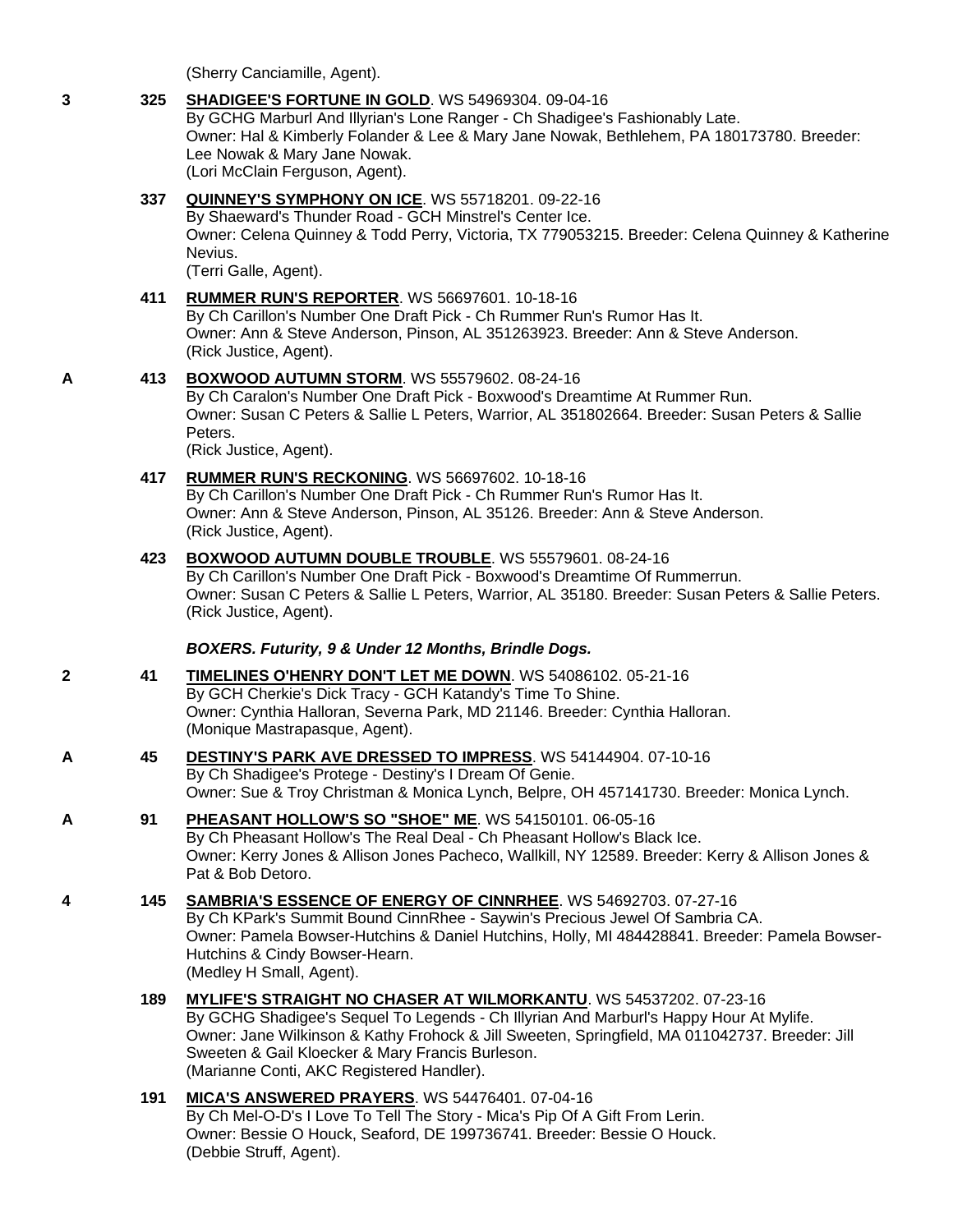# **3 277 [SUNCHASE'S GANGSTER LEGEND](http://infodog.com/my/drlookup2.htm?makc=WS%2053877402&mdog=Sunchase%27s+Gangster+Legend&wins=all)**. WS 53877402. 06-24-16

By GCHG Shadigee's Sequel To Legends - Ch Indigo's Wynning Roulette Spin. Owner: Sarah Tell & Rhoda Brouillette & Tracy Hendrickson, Prior Lake, MN 553722807. Breeder: Rhoda Brouillette & Tracy Hendrickson.

## **1 279 [SUNCHASE'S BET ON BLACK](http://infodog.com/my/drlookup2.htm?makc=WS%2053877405&mdog=Sunchase%27s+Bet+On+Black&wins=all)**. WS 53877405. 06-24-16

By GCHG Shadigee's Sequel To Legends - Ch Indigo's Wynning Roulette Spin At Sunchase. Owner: Gene & Anja White & Rhoda Brouillette & Tracy Hendrickson, Oakdale, MN 551284913. Breeder: Rhoda Brouillette & Tracy Hendrickson. (Lori McClain Ferguson, Agent).

### **301 [STREAMLINE N SAPPHIRE'S KEEP N' IT REAL](http://infodog.com/my/drlookup2.htm?makc=WS%2054322601&mdog=Streamline+N+Sapphire%27s+Keep+N%27+It+Real&wins=all)**. WS 54322601. 07-12-16

By GCH Brookwood's Prelude To A Dream - Ch Streamline's Life Of A Mafia Queen. Owner: Joleena Young, Sullivan, IL 619516386. Breeder: Donald Mack Young & Joleena M Young & Shelly Williams.

(Christa Cook, Agent).

# **379 [TURO'S MOZART OF VISTA RUN](http://infodog.com/my/drlookup2.htm?makc=WS%2054742702&mdog=Turo%27s+Mozart+Of+Vista+Run&wins=all)**. WS 54742702. 06-14-16

By Turo's Farenheit - Vista Run's Victory Of Turo. Owner: Carsten Pedersen & Sandy Roberts & Elizabeth Esacove, Glynn, LA 707363713. Breeder: Carsten Pedersen & Sandy Roberts & Elizabeth Esacove. (Terri Galle, Agent).

# **387 [HO-PA N GLORY'S RHYHMN N BLUES](http://infodog.com/my/drlookup2.htm?makc=WS%2053612502&mdog=Ho-Pa+N+Glory%27s+Rhyhmn+N+Blues&wins=all)**. WS 53612502. 05-12-16

By GCHG Ho-Pa's Grand Slam - Ch Ho-Pa's Mindnight Run. Owner: Carol Hobbs & Yat Leung Wong, Hill City, KS 676422261. Breeder: Carol Hobbs & Marlo Parsons.

(Tessie Savage, Agent).

### *BOXERS. Futurity, 9 & Under 12 Months, Fawn Dogs.*

- **29 [DESERT'S N ARUNDEL'S NO LIMITS](http://infodog.com/my/drlookup2.htm?makc=WS%2054335201&mdog=Desert%27s+N+Arundel%27s+No+Limits&wins=all)**. WS 54335201. 06-11-16 By Ch Desert's Kid Rock - Ch Desert's All Summer Long. Owner: Virginia Bice & M McNeil & J Aguilar, Dewey, AZ 86327. Breeder: Virginia Bice.
- **1 31 [MARTINI'S WANNA BE A ROCKSTAR](http://infodog.com/my/drlookup2.htm?makc=WS%2055905704&mdog=Martini%27s+Wanna+Be+A+Rockstar&wins=all)**. WS 55905704. 07-21-16 By GCH Encore's Sovereign - Ch Martini's U Ain't Da Boss Of Me. Owner: Marie McNeil & Virginia Bice & Cheryl Jennings, Calgary AB, CN T2Y 3G5. Breeder: Marie McNeil & Virginia Bice. (Kimberlie Steele-Gamero, Agent).

### **4 49 [RICO'S TOUCHDOWN PASS TO PEPRHL](http://infodog.com/my/drlookup2.htm?makc=WS%2054170206&mdog=Rico%27s+Touchdown+Pass+To+Peprhl&wins=all)**. WS 54170206. 06-03-16

By Ch Nantess Just Try It - GCH Rico's Tonic Gives Her Heart To Hot Rod. Owner: Sue Ann Thompson & Donna Purichia, North Liberty, IA 523179540. Breeder: Donna M Purichia.

(Tessie Savage, Agent).

### **115 [TALISMAN HARLYN LAST LAUGH](http://infodog.com/my/drlookup2.htm?makc=WS%2054035701&mdog=Talisman+Harlyn+Last+Laugh&wins=all)**. WS 54035701. 05-22-16

By GCH Shadigee's Sequel To Legends - GCH Asuncion N'Harlyn's Secret Talisman. Owner: Virginia Shames & Carol McGuire, Springfield, VA 221503024. Breeder: Angie Friesen & Carol McGuire & Virginia Shames.

# **143 [SAMBRIA'S BRILLIANCE BY DESIGN OF CINNRHEE](http://infodog.com/my/drlookup2.htm?makc=WS%2054692701&mdog=Sambria%27s+Brilliance+By+Design+Of+CinnRhee&wins=all)**. WS 54692701. 07-27-16 By Ch KPark's Summit Bound CinnRhee - Saywin's Precious Jewel Of Sambria CA. Owner: Pamela Bowser-Hutchins & Daniel Hutchins, Holly, MI 484428841. Breeder: Pamela Bowser-

Hutchins & Cindy Bowser-Hearn. (Medley H Small, Agent).

# **149 [RICO'S PUT ME IN COACH](http://infodog.com/my/drlookup2.htm?makc=WS%2054170201&mdog=Rico%27s+Put+Me+In+Coach&wins=all)**. WS 54170201. 06-03-16

By Ch Nantess Just Try It - GCH Rico's Tonic Gives Her Heart To Hot Rod. Owner: Donna Marietta Purichia, Indianapolis, IN 462402633. Breeder: Donna Marietta Purichia. (Tessie Savage, Agent).

#### **175 [DAVIDSONS SILVER WRAITH AT MITCH](http://infodog.com/my/drlookup2.htm?makc=WS%2054481503&mdog=Davidsons+Silver+Wraith+At+Mitch&wins=all)**. WS 54481503. 06-09-16 By Ch Hi-Tech Johnny J Of Boxerton - Ch Davidsons River Boat Queen. Owner: Holly Cook & Larelle Clark, Rochester, NY 146093826. Breeder: Larelle Clark.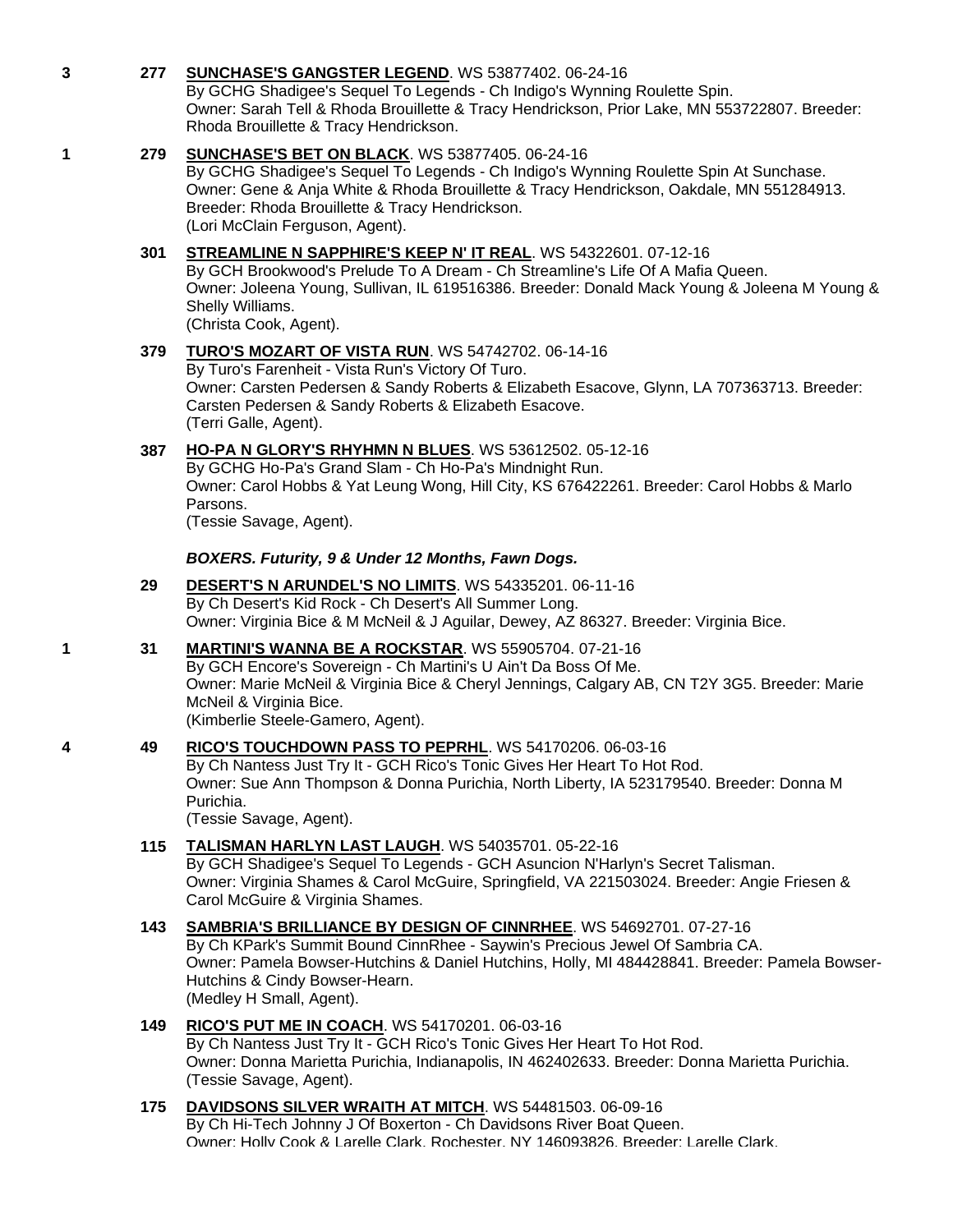(Debbie Struff, AKC Registered Handler).

# **3 207 [SPECIAL K'S MOJITO AT CEDAR RIDGE](http://infodog.com/my/drlookup2.htm?makc=WS%2055953301&mdog=Special+K%27s+Mojito+At+Cedar+Ridge&wins=all)**. WS 55953301. 07-29-16

By GCHS Duba-Dae's Who's Your Daddy - GCH Special K's Day Dreamer. Owner: Rhonda & Patrick Epley, Shell Rock, IA 506709626. Breeder: Rhonda D Epley & Patrick P Epley.

(Michael Sheperd, Agent).

## **215 [LRM CHERKEI DRIVE ME WILD](http://infodog.com/my/drlookup2.htm?makc=WS%2054677502&mdog=Lrm+Cherkei+Drive+Me+Wild&wins=all)**. WS 54677502. 07-05-16

By GCHP Cherkei's Dick Tracey - GCHB Lrm Twin Lakes Miracle. Owner: Linda Middagh & Isabella Merrill, Camas, WA 986079213. Breeder: Linda Merrill-Middaugh & Tracy Best.

#### **285 [SAMBRIA'S CROWN JEWEL OF CINNRHEE](http://infodog.com/my/drlookup2.htm?makc=WS%2054692705&mdog=Sambria%27s+Crown+Jewel+Of+Cinnrhee&wins=all)**. WS 54692705. 07-27-16

By Ch K Park's Summit Bound Cinnrhee - Saywin's Precious Jewel Of Sambria CA. Owner: Nicole Geremesz & Pamela Bowser-Hutchins & Daniel Hutchins, Casco, MI 48064. Breeder: Pamela Bowser-Hutchins & Cindy Hearn. (PJ Turner, Agent).

### **305 [MASON HILL'S MY WAY](http://infodog.com/my/drlookup2.htm?makc=WS%2053967401&mdog=Mason+Hill%27s+My+Way&wins=all)**. WS 53967401. 06-06-16

By GCH Mason Hill's Eye Of The Tiger - Ch Cinnamon-Mason Hill's Some Kind Of Wonderful. Owner: John Dipasquale, Palatine, IL 600672510. Breeder: John Dipasquale & Bonnie Wagman. (Sherry Canciamille, Agent).

# **2 313 [OLYMPICS' DON'T LEAVE HOME WITHOUT HIM](http://infodog.com/my/drlookup2.htm?makc=WS%2054458601&mdog=Olympics%27+Don%27t+Leave+Home+Without+Him&wins=all)**. WS 54458601. 06-06-16

By Ch Olympic's Still Smokin' - Ch Olympic's Healing A Heart Ache. Owner: Julie Wilmore & Claudia Parsons & Steve Anderson & Ann Anderson, Toledo, OH 436153330. Breeder: Julie Wilmore & Claudia Parsons. (Rick Justice, Agent).

#### **319 [LOGAN ELM-N-MARBURL'S CAPTAIN AWESOME](http://infodog.com/my/drlookup2.htm?makc=WS%2054347901&mdog=Logan+Elm-N-Marburl%27s+Captain+Awesome&wins=all)**. WS 54347901. 07-13-16 By GCHG Marburl And Illyrian's Lone Ranger - Logan Elm's Smokin' Blonde.

Owner: Kari-Hammer Phillips & Jeff Phillips, Stoutsville, OH 431549627. Breeder: Kari Hammer-Phillips & Jeff Phillips.

(Lori McClain Ferguson, Agent).

**347 [SAYWIN-CINNIBON'S DOUBLE YOUR PLEASURE.](http://infodog.com/my/drlookup2.htm?makc=WS%2053847401&mdog=Saywin-Cinnibon%27s+Double+Your+Pleasure.&wins=all)**. WS 53847401. 06-15-16 By Ch Cinnibon N Admaro's Hall Of Famer - Ch Cinnibon's Devil Wears Prada. Owner: Cindy Hearn, White Lake, MI 483831938. Breeder: Bonnie Wagaman & Cindy Hearn. (Kimberly Pastella Calvacca, Agent).

#### **371 [RICO'S BACKFIELD IN MOTION](http://infodog.com/my/drlookup2.htm?makc=WS%2054170205&mdog=Rico%27s+Backfield+In+Motion&wins=all)**. WS 54170205. 06-03-16 By Ch Nantess Just Try It - GCH Rico's Tonic Gives Her Heart To Hot Rod. Owner: Patti Turk & Donna Purichia, Grayslake, IL 600303455. Breeder: Donna M Purichia. (Tess Savage, Agent).

**397 [CHARRON'S SKIPPING ROCKS ON THE RIVER BED](http://infodog.com/my/drlookup2.htm?makc=WS%2053932603&mdog=Charron%27s+Skipping+Rocks+On+The+River+Bed&wins=all)**. WS 53932603. 05-25-16 By Ch Nantess Just Try It - GCH Alerissa's Reflection Of Charron. Owner: Michelle Baker, Milan, IL 612644059. Breeder: Michelle Baker.

### *BOXERS. Futurity, 12 & Under 15 Months, Brindle Dogs.*

- **3 39 [EBB'NE'S SAY HELLO TO MY LITTLE FRIEND](http://infodog.com/my/drlookup2.htm?makc=WS%2053228208&mdog=EBB%27nE%27s+Say+Hello+To+My+Little+Friend&wins=all)**. WS 53228208. 03-11-16 By BeeVee's Big Bang Britlyn - EBB'nE's I'll Have What She's Having. Owner: Sylvia Soules, McLeansville, NC 273019734. Breeder: Sylvia Soules. (Dan Buchwald, Agent).
	- **103 [PURE PRIDES THUNDER](http://infodog.com/my/drlookup2.htm?makc=WS%2054188203&mdog=Pure+Prides+Thunder&wins=all)**. WS 54188203. 04-15-16 By GCHG Wit's End Night Reveler - Ch Pure Pride Keenen How Can I Refuse. Owner: Richard Sheets & Steve Stewart & Gina Currier, Powell, OH 430659177. Breeder: Meg Keenen & Steve Stewart & Gina Currier.

#### **105 [PURE PRIDE'S LET'S GO CRAZY AT WESTPAW](http://infodog.com/my/drlookup2.htm?makc=WS%2054188208&mdog=Pure+Pride%27s+Let%27s+Go+Crazy+At+Westpaw&wins=all)**. WS 54188208. 04-15-16 By GCHS Wit's End Night Reveler - Ch Pure Pride's Keenan How Can I Refuse. Owner: Jennifer West & Steve Stewart & Gina Currier, Wingate, NC 281747722. Breeder: Meg Keenan & Steve Stewart & Gina Currier.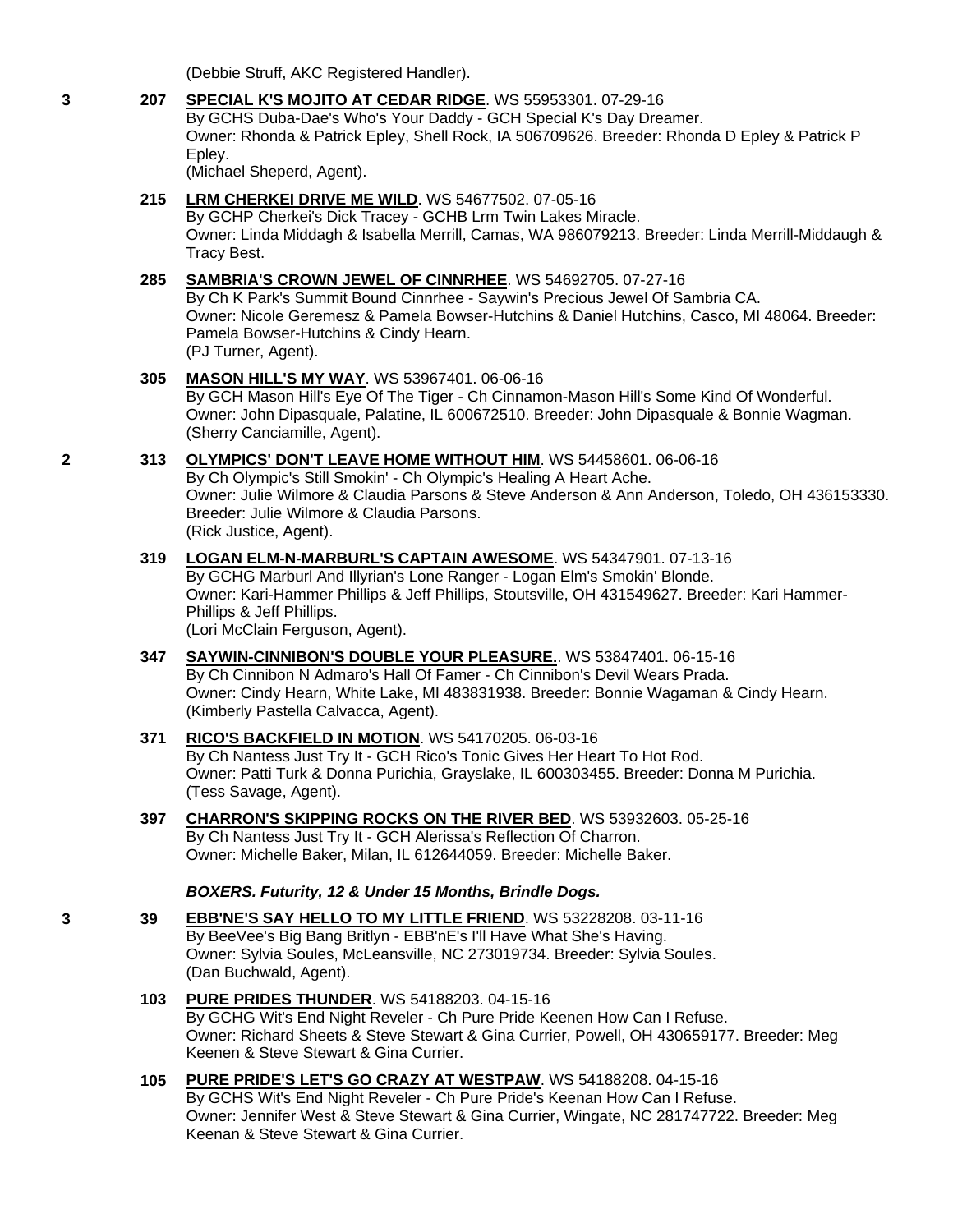|   |     | By GCH Shadigee's Protege - Carma N Sharledar's Centerfold.<br>Owner: Sharon Darby & Tami Mishler, Dillsboro, IN 470189078. Breeder: Sharon Darby.                                                                                                                                                                        |
|---|-----|---------------------------------------------------------------------------------------------------------------------------------------------------------------------------------------------------------------------------------------------------------------------------------------------------------------------------|
| 4 | 153 | TJ'S NO STONE LEFT UNTURNED. WS 52923903. 03-06-16<br>By GCH Irondale's Look At Me Now - GCH TJ's Breath Of Life.<br>Owner: Theresa Janzen & Butch Macoubrie, Lacey, WA 985098342. Breeder: Theresa Janzen.                                                                                                               |
| A | 157 | RBC N DAY-JO'S BREAKAWAY. WS 53478204. 04-12-16<br>By Ch Crossroad PVS Remembered - Ch Day-Jo's Obviously Thankful For Whitney.<br>Owner: Ray Reinhardt & Jeanne Berstch & Cindy Gorath, Lakewood, WA 984991445. Breeder: Mitch<br>Dunn & Kinnetha Dunn.                                                                  |
|   | 165 | <b>SHFOREST'S TAX MAN. WS 54300601. 04-13-16</b><br>By GCH Encore's Renegade - Tko's Hailey's Comet RN PT CGC.<br>Owner: Sylvia Holman, Florence, SC 295067115. Breeder: Sylvia Holman.                                                                                                                                   |
|   | 295 | <b>JUST-A-WYN'S BULLITT MUSTANG. WS 53329802. 03-03-16</b><br>By Ch Just-A-Wyn's Rolls Royce Silver Spur - Ch Just-A-Wyn's Mustang Sallie CR.<br>Owner: Jennifer Rumping & Mary Lynn Wynieski & Ashley Wynieski & Edward McNaughton, Sunman,<br>IN 470417589. Breeder: Mary Lynn Wynieski & Ashley Wynieski & Tammy Zook. |
| 2 | 311 | <b>SHARLEDAR N WESTHAVEN'S NIGHT MOVES. WS 53024303. 03-22-16</b><br>By GCH Shadigee's Protege - Carma N Sharledar's Centerfold.<br>Owner: Tami & Dave Westendorf & Sharon Darby, Fairview, TN 370628139. Breeder: Sharon Darby.                                                                                          |
|   | 331 | TJ-N-IRONDALE'S TIK TOK AT RINGSIDES. WS 52923901. 03-06-16<br>By GCHG Irondale's Look At Me Now - GCH TJ's Breath Of Life.<br>Owner: Loren Freeman & Laurel Freeman & Teresa Janzen & James Bettis, Madera, CA 936379349.<br>Breeder: Teresa Janzen.                                                                     |
|   |     | BOXERS. Futurity, 12 & Under 15 Months, Fawn Dogs.                                                                                                                                                                                                                                                                        |
|   | 23  | CARMA N VANCROFT'S I AM LEGEND OF MYDE. WS 53901802. 04-22-16<br>By Ch Vancroft's Myde Impressive - GCHB CarMa's Treasure At Sapphire.<br>Owner: Tina Halverson & Deborah Clark & Debi Bedford, Watertown, WI 53098. Breeder: Tina<br>Halverson & Shelly Williams & Dianne Pearson & Domma Doane.<br>(Amy Bieri, Agent).  |
| 1 | 27  | BLACK DYMONDS TOP GUNN. WS 53477004. 04-13-16<br>By GCH R And G Mystical Dancer - Ch Black Dymonds All Or Nothing.<br>Owner: Tari Gunn & Mike Gunn & Kristi Kenny, Riverside, CA 925065772. Breeder: Kristi Kenny &<br>Hanna Kenny.<br>(Kimberlie Steele-Gamero, Agent).                                                  |
| 3 | 57  | R AND G'S ROMANTIC KNIGHT. WS 52694403. 02-14-16<br>By GCH R And G N' Aloha's Wild Knight CD BN RA CGCA - R And G's Electra-Fying.<br>Owner: Cheryl Baquera, Tucson, AZ 857064949. Breeder: Gayann Jones.<br>(Aaron Rosas, Agent).                                                                                        |
|   | 69  | <b>PURE PRIDE'S LITTLE RED CORVETTE.</b> WS 54188209. 04-15-16<br>By GCHS Wit's End Night Reveler - Ch Pure Pride Keenen How Can I Refuse.<br>Owner: Steve Stewart & Gina Currier, Liberty, SC 296574510. Breeder: Meg Keenen & Steve Stewart<br>& Gina Currier.                                                          |
| 4 | 107 | ROCKET'S OH NO! IT'S DEVO AT FAHNESTOCK. WS 53525207. 04-24-16<br>By Twinkle Star V. Eurozone - Rocket N Focal Point's Written In The Stars OA OAJ OF.<br>Owner: Brynn Holic & Frank Holic & Kerry Rodgers, Holmes, NY 125315005. Breeder: Kerry Rodgers.<br>(Carmen Skinner, Agent).                                     |
|   | 109 | ROCKET'S FAST AND FURIOUS. WS 5352504. 04-24-16<br>By Twinkle Star V. Eurozone - Rocket N Focal Point's Written In The Stars CD AX AXJ XF.<br>Owner: Kerri L Carter, Snohomish, WA 982965430. Breeder: Kerry Rodgers.<br>(Michelle Yeadon, Agent).                                                                        |
|   | 147 | CH NANTESS DRIZZLING ZEPPOLE AT RICOS. WS 53126001. 02-17-16<br>By GCHG Nantess Foolin Around - Ch Rico's Roval Nantess Kiss This.                                                                                                                                                                                        |
|   |     |                                                                                                                                                                                                                                                                                                                           |

**1 131 [SHARLEDAR'S SMOOTH OPERATOR](http://infodog.com/my/drlookup2.htm?makc=WS%2053024301&mdog=Sharledar%27s+Smooth+Operator&wins=all)**. WS 53024301. 03-22-16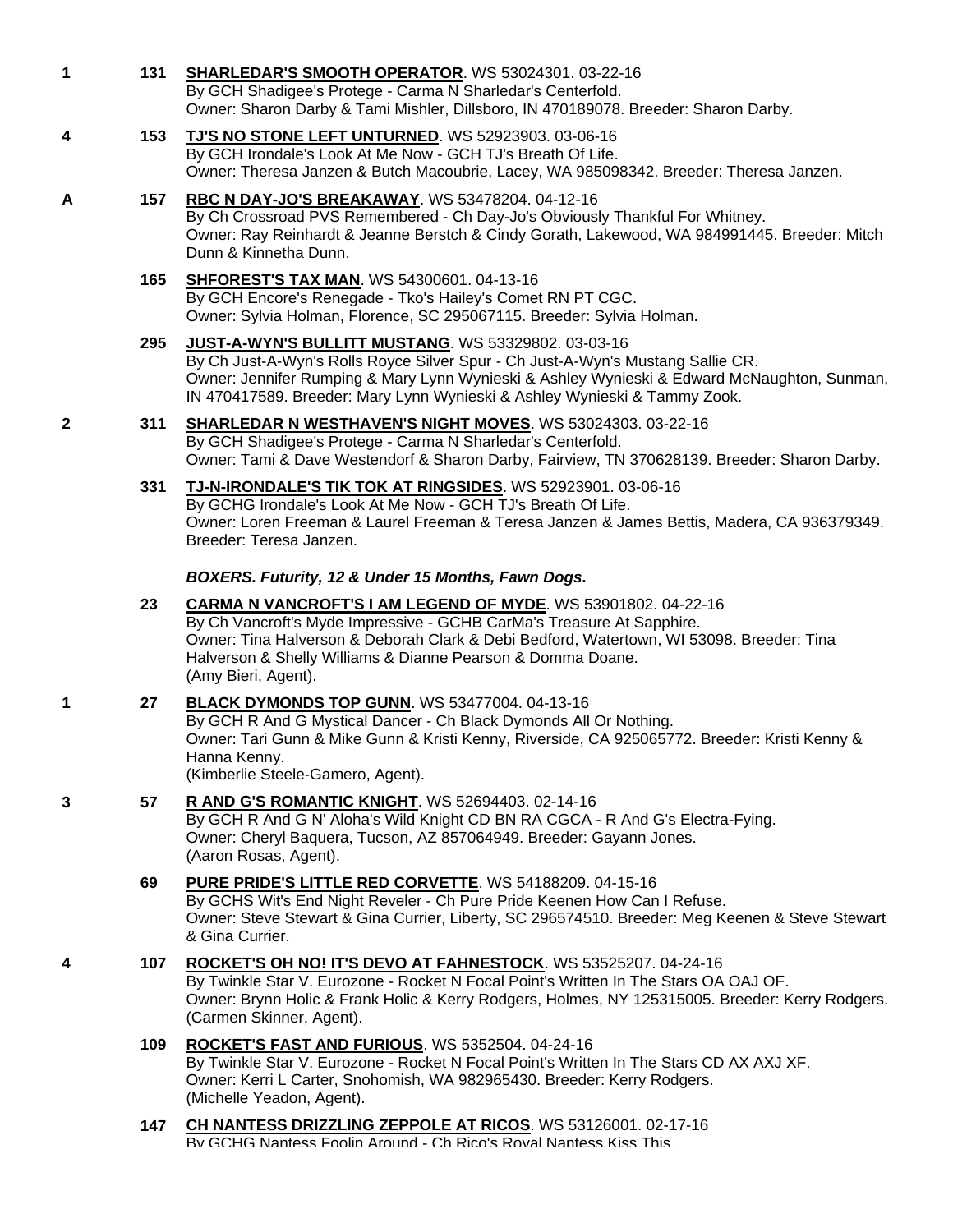Owner: Nancy Savage & Donna Purichia & Tessie Savage, Table Grove, IL 614829619. Breeder: Nancy Savage & Tessie Savage & Donna Purichia.

# **A 273 [ROCKET'S NEED FOR SPEED](http://infodog.com/my/drlookup2.htm?makc=WS%2053525202&mdog=Rocket%27s+Need+For+Speed&wins=all)**. WS 53525202. 04-24-16

By Twinkle Star V. Eurozone - Rocket N Focal Point's Written In The Stars CD RN AX AXJ XF. Owner: Linda Zazula & Kerry Rodgers, Georgetown, TX 786272269. Breeder: Kerry Rodgers. (Terri Galle, Agent).

#### **359 [HI-TECH'S SOMEWHERE ON A BEACH WITH SPELLBOUND](http://infodog.com/my/drlookup2.htm?makc=WS%2053841901&mdog=Hi-Tech%27s+Somewhere+On+A+Beach+With+Spellbound&wins=all)**. WS 53841901. 03-05-16 By GCH Liston's Hi-Tech Davinci Code - Hi-Tech's Stormy Weather. Owner: Dr & Mrs Wm Truesdale & Bethany Russell DVM & Kimberly Calvacca, Seekonk, MA

027713943. Breeder: Dr & Mrs Wm Truesdale & K Calvacca. (Kimberly Calvacca, AKC Registered Handler AKC).

#### **2 369 [HI-TECH'S FIRE N FURY](http://infodog.com/my/drlookup2.htm?makc=WS%2053841902&mdog=Hi-Tech%27s+Fire+N+Fury&wins=all)**. WS 53841902. 03-05-16 By GCH Liston's Hi-tech Davinci Code - Hi-Tech's Storm Weather. Owner: Dr & Mrs William Truesdale & K Calvacca, Seekonk, MA 027713943. Breeder: Dr & Mrs William Truesdale & Kimberly Calvacca.

(Kimberly Calvacca, AKC Registered Handler AKC).

## **373 [CH JUST-A-WYN'S BUMBLEBEE CAMARO](http://infodog.com/my/drlookup2.htm?makc=WS%2053329801&mdog=Ch+Just-A-Wyn%27s+Bumblebee+Camaro&wins=all)**. WS 53329801. 03-03-16 By Ch Just-A-Wyn's Rolls Royce Silver Spur - Ch Just-A-Wyn's Mustang Sallie CR. Owner: Mary Lynn & Ashley Wynieski & Tammy Zook, Elyria, OH 440358352. Breeder: Mary Lynn & Ashley Wynieski & Tammy Zook.

#### **375 [JUST-A-WYN'S ROLLIN' IN MY ROLLS'](http://infodog.com/my/drlookup2.htm?makc=WS%2054197801&mdog=Just-A-Wyn%27s+Rollin%27+In+My+Rolls%27&wins=all)**. WS 54197801. 03-22-16 By Ch Hi-Tech's Arbitrage - GCH Just-A-Wyn's Ferocious Ferrari. Owner: Mary Lynn & Ashley Wynieski & Tammy Zook, Elyria, OH 440358352. Breeder: Mary Lynn & Ashley Wynieski & Tammy Zook & Matthew Dukles.

#### **377 [BELMAR N R AND G'S RETURN OF THE JEDI](http://infodog.com/my/drlookup2.htm?makc=WS%2053206211&mdog=Belmar+N+R+And+G%27s+Return+Of+The+Jedi&wins=all)**. WS 53206211. 04-09-16 By Ch Donoway The Spirit Soars - GCH Epitome's Designer Label For Belmar N' R And G. Owner: Tara Maggle & John Maggle, Sturgeon Bay, WI 542359363. Breeder: Robert Patterson & Cindy Patterson & Gayann Jones. (Amy Bieri, Agent).

#### **415 [BRIGHTWATER'S MAGNUM FORCE](http://infodog.com/my/drlookup2.htm?makc=WS%2053538401&mdog=Brightwater%27s+Magnum+Force&wins=all)**. WS 53538401. 03-25-16 By GCHS Hallmarks Mystical Marvel - Ch Rummerrun's Started With A Whisper @ Brightwater. Owner: Jonathan & Norah Bonwit, Huntington Beach, CA 92649. Breeder: Jonathan & Norah Bonwit. (Rick Justice, Agent).

# *BOXERS. Futurity, 15 & Under 18 Months, Brindle Dogs.*

**3 205 [CH SPECIAL K'S MOSCOW MULE](http://infodog.com/my/drlookup2.htm?makc=WS%2053414001&mdog=Ch+Special+K%27s+Moscow+Mule&wins=all)**. WS 53414001. 11-15-15 By GCH Duba-Dae's Who's Your Daddy - GCH Special K's Day Dreamer. Owner: Rhonda & Patrick Epley, Shell Rock, IA 506709626. Breeder: Rhonda Epley. (Tessie Savage, Agent).

### **1 223 [PINNACLE'S LIFE IN THE FAST LANE MMS](http://infodog.com/my/drlookup2.htm?makc=WS%2052678502&mdog=Pinnacle%27s+Life+In+The+Fast+Lane+MMS&wins=all)**. WS 52678502. 01-09-16 By GCH Cherkei's Dick Tracey - Pinnacle's SB Crescent City Breeze MMS. Owner: Julie Lawrence & Debbie Schlesinger & Michael Shepherd, Little Rock, AR 72223. Breeder: Julie Lawrence & Debbie Schlesinger & Michael Shepherd.

**4 227 [PINNACLE'S FAST AND FURIOUS MMS](http://infodog.com/my/drlookup2.htm?makc=WS%2052678501&mdog=Pinnacle%27s+Fast+And+Furious+MMS&wins=all)**. WS 52678501. 01-09-16 By GCH Cherkei's Dick Tracey - Pinnacle's Sb Crescent City Breeze Mms. Owner: Julie Lawrence & Debbie Schlesinger & Michael Shepherd, Little Rock, AR 722234290. Breeder: Julie Lawrence & Debie Schlesinger & Michael Shepherd.

#### **245 [SAVOY SICLIAN THUNDERSTRUCK](http://infodog.com/my/drlookup2.htm?makc=WS%2052347501&mdog=Savoy+Siclian+Thunderstruck&wins=all)**. WS 52347501. 12-26-15 By Haberl's Love Over Gold CDX PCDX BN GN RE CA - Savoy Sicilian Thunder Bunny. Owner: Wendy Mayhall & BJ Barnhart, Dunnellon, FL 34433. Breeder: Wendy Mayhall.

#### **2 339 [SALGRAY N LEMKO'S JUST MY STYLE](http://infodog.com/my/drlookup2.htm?makc=WS%2052542104&mdog=Salgray+N+Lemko%27s+Just+My+Style&wins=all)**. WS 52542104. 12-28-15 By GCH Salgray N Lemko's Gangnam Style - Salgray's Blackberry. Owner: Jane Hamilburg-Guy & Jessica Kozel, Mansfield, MA 020481023. Breeder: Jane Hamilburg-Guy & Jessica Kozel.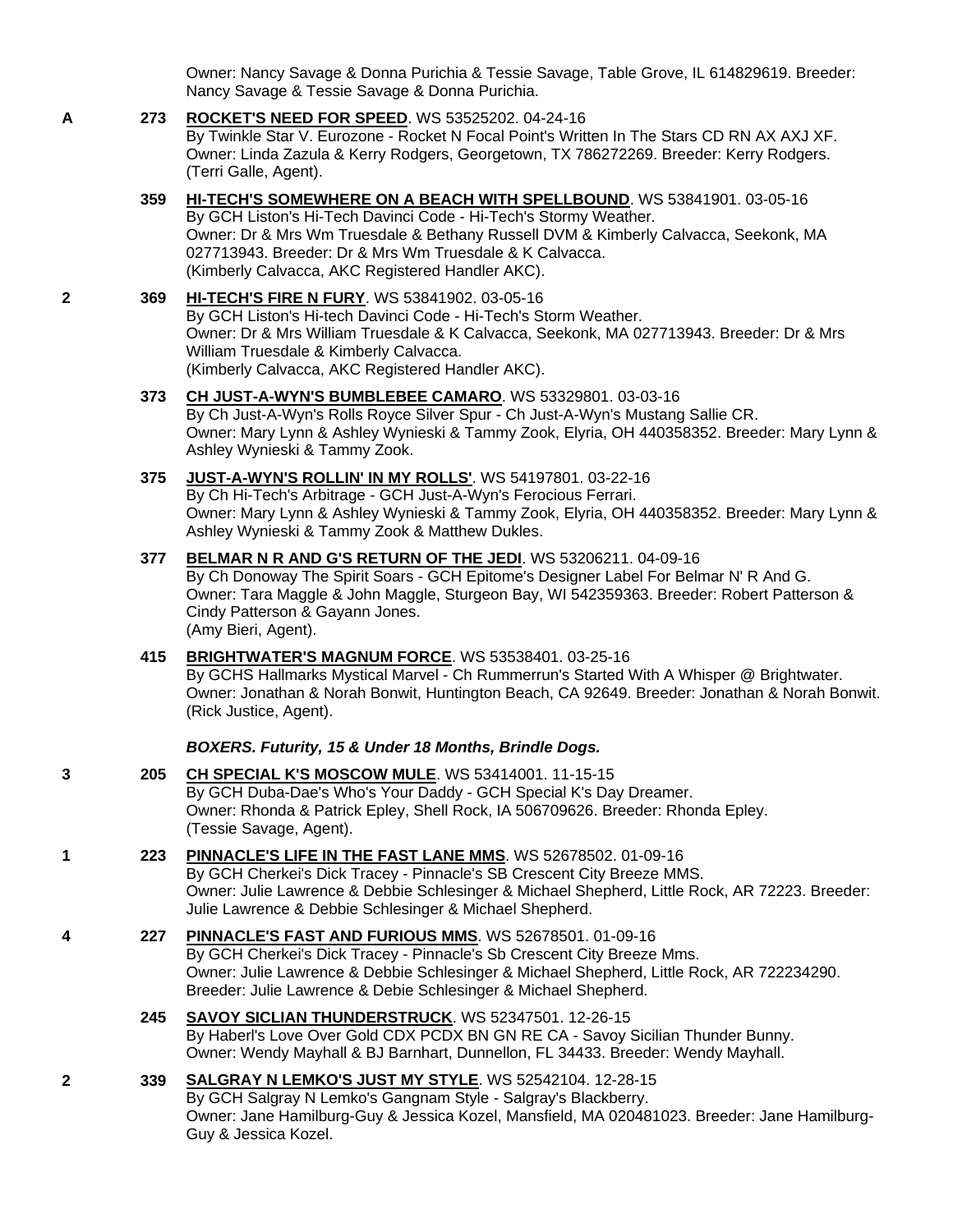|   |     | BOXERS. Futurity, 15 & Under 18 Months, Fawn Dogs.                                                                                                                                                                                                                                                                                    |
|---|-----|---------------------------------------------------------------------------------------------------------------------------------------------------------------------------------------------------------------------------------------------------------------------------------------------------------------------------------------|
| 2 | 51  | <b>GARNSEY'S HOUSE PARTY.</b> WS 53573201. 12-15-15<br>By Ch Garnsey's Varsity Blues - Haberl's Golden Child BN RN.<br>Owner: Clayton G Haviland IV, West Palm Bch, FL 334181853. Breeder: Clayton G Haviland & BJ<br>Barnhart & Rammie Fernandez & Kham Vixayo.                                                                      |
|   | 59  | CACHET, MCVE & KENASHER'S HE'S A MAGIC MAN. WS 52509904. 01-21-16<br>By Avalon's Justice Of Windsong - Ch Cachet's Magic'N Moonlight.<br>Owner: Victoria McDuell & Sherry Johnson, Gray Court, SC 296454904. Breeder: LuAnn Tibbitts-<br>Ridings & Leonard Magowitz & Robert Edmondson.<br>(Vickie East, Agent).                      |
| 1 | 71  | CACHET'S TURN'N ON THE CHARM. WS 52420601. 01-17-16<br>By Ch Bentbrook's Bring It On - Falmark'N Cachet's Adele.<br>Owner: Lou-Ann Tibbitts-Ridings & Leonard Magowitz & Terri Kaiser, Troy, NY 121808502. Breeder:<br>Amy Machold & Dan Machold & Lou-Ann Tibbitts-Ridings.                                                          |
| A | 113 | JENBUR N STREAMLINE'S INSPIRATION REMIX. WS 52511101. 12-13-15<br>By GCHG Streamline N Inspiration's Crime Boss - Ch JenBur N Streamline's Singular Sensation.<br>Owner: Gina Freer & Joleena Young & Donald Mack Young & Jennifer Crane, Auburn, IN 467069312.<br>Breeder: Joleena Young & Jennifer Crane.<br>(Christa Cook, Agent). |
| A | 167 | VIXAYO'S RENEGADE REBEL SPIRIT. WS 53573204. 12-15-15<br>By Ch Garnsey's Varsity Blues - Haberl's Golden Child RN BN.<br>Owner: Machelle & Mack Beasley Kham Vixayo, Land O Lakes, FL 346395642. Breeder: Rammie<br>Fernandez.                                                                                                        |
| 3 | 243 | SAVOY SICILIAN CHASIN THUNDER. WS 52347507. 12-26-15<br>By Haberl's Love Over Gold CDX PCDX BN GN RE CA - Savoy Sicilian Thunder Bunny.<br>Owner: Wendy Mayhall, Dunnellon, FL 344332860. Breeder: Wendy Mayhall.                                                                                                                     |
|   | 267 | RYNWARDS CENTRAL DOGMA. WS 52376102. 12-14-15<br>By GCH Tybrushe's Ain't No Saint - Ch Rynwards Calendar Girl.<br>Owner: Kathryn Edwards, Gambier, OH 430220748. Breeder: Kathryn Edwards.<br>(Ann Keil, Agent).                                                                                                                      |
|   | 293 | <b>IMPACT'S THE LAST WORD. WS 52492009. 01-11-16</b><br>By GCHB Mason Hill's Eye Of The Tiger - Ch Liberti's Knells Bells.<br>Owner: Matthew Holembeck, Belle Plaine, MN 560115130. Breeder: Matthew Holembeck.<br>(Sherry Canciamille, Agent).                                                                                       |
| 4 | 335 | HI-TECH N BRISBANE ROCKET MAN. WS 53310501. 01-22-16<br>By Ch Hi-Tech Fleetwood Mac - Ch Epitome's Chantilly Lace.<br>Owner: Dr William & Mrs Truesdale & Kimberly Calvacca & Misty McKamet & Vergnetti, Caryville, TN<br>377143505. Breeder: Dr William & Mrs Truesdale.<br>(Kimberly Calvacca, AKC Registered Handler AKC).         |
| A | 389 | VIXAYO'S DREAM MAKER FOR ONYX. WS 53573207. 12-15-15<br>By Ch Garnsey's Varsity Blues - Haberl's Golden Child BN RN CGC.<br>Owner: Rammie Fernandez & Robin Kivimaki & Elizabeth Barnhart, Valrico, FL 335966503. Breeder:<br>Rammie Fernandez & Elizabeth Barnhart & Kham Vixayo & Clayton Haviland.                                 |
|   | 419 | <b>RUMMER RUN REMARK.</b> WS 53914601. 01-04-16<br>By Ch Carillon's Number One Draft Pick - Ch Rummer Run's Rumor Has It.<br>Owner: Ann & Steve Anderson, Longboat Key, FL 34228. Breeder: Ann & Steve Anderson.<br>(Rick Justice, Agent).                                                                                            |
|   |     | BOXERS. Futurity, 6 & Under 9 Months, Brindle Bitches.                                                                                                                                                                                                                                                                                |
| A | 78  | BAR-K BROOKWOOD ALL THAT GLITTERS IS GOLD. WS 55957303. 10-21-16<br>By Ch Brookwood's Mystic Warrior - Ch Bar-K's One And Only.<br>Owner: Lee Ann Brooks & Bethany Glenn & Taylor Hansel, Dry Ridge, KY 410358855. Breeder:<br>Phillip K Koenig.                                                                                      |
|   | 100 | <b>MOLYNS A DREAM IS A WISH YOUR HEART MAKES. WS 55566505, 10-23-16</b>                                                                                                                                                                                                                                                               |
|   |     |                                                                                                                                                                                                                                                                                                                                       |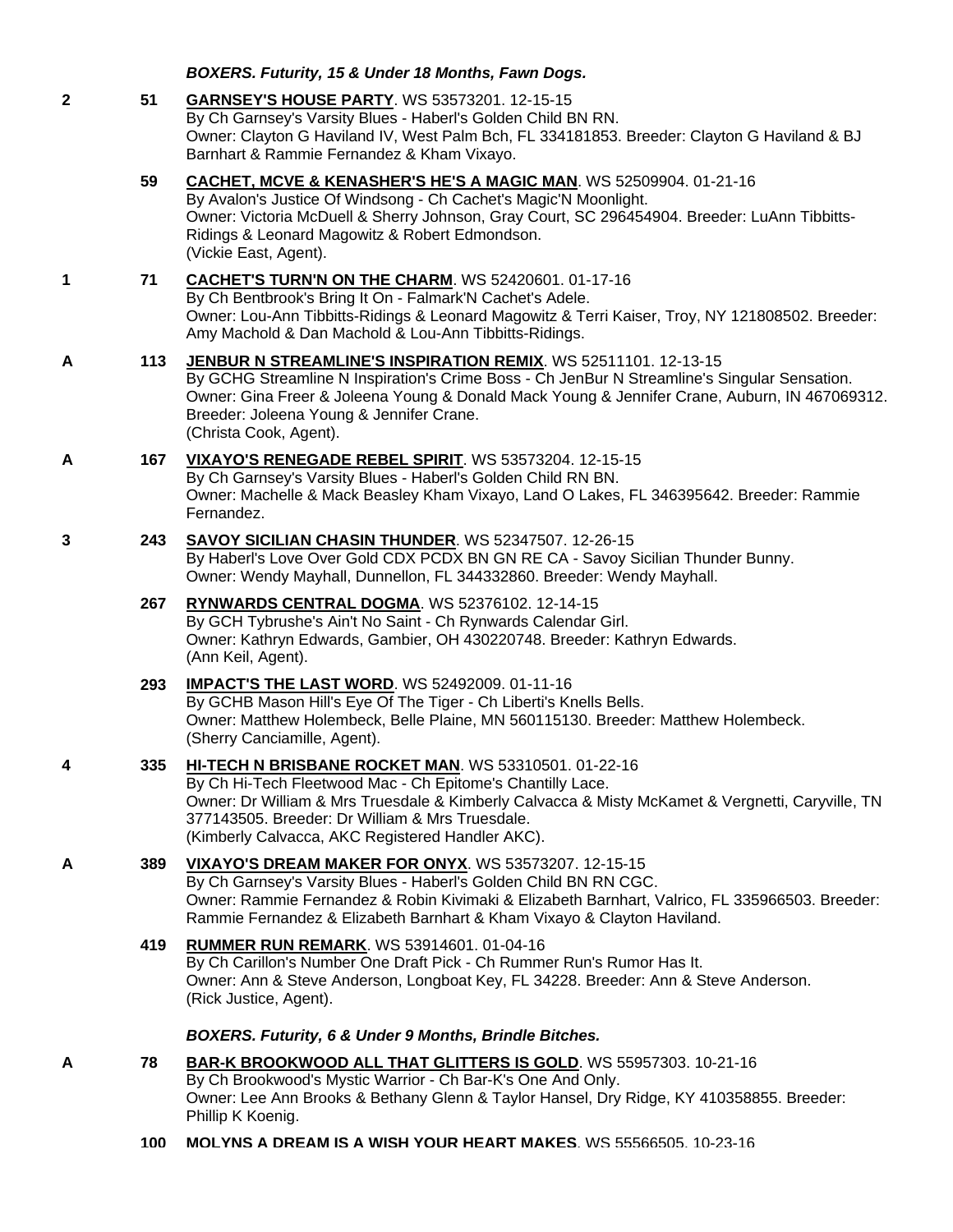By GCHB Irondales Forty Shades Of Green - Ch D.B's Sorry, Im Not Sorry. Owner: Moniquie Mastapasqua & Linda Mastrapasqua, Stockton, NJ 085591301. Breeder: Donna Bodner & Linda Mastrapasqua & Monique Mastrapasqua.

### **4 102 [MOLYNS HARD CANDY CHRISTMAS](http://infodog.com/my/drlookup2.htm?makc=WS%2055566504&mdog=Molyns+Hard+Candy+Christmas&wins=all)**. WS 55566504. 10-23-16

By GCHB Irondales Forty Shades Of Green - Ch D.B's Sorry, Im Not Sorry. Owner: Monique Mastrapasqua & Linda Mastrapasqua, Stockton, NJ 085591301. Breeder: Donna Bodner & Moniquie Mastrapasque & Linda Mastrapasque.

# **A 122 [JEMS-N-HILLYARD'S SECRET KISSES](http://infodog.com/my/drlookup2.htm?makc=WS%2054807401&mdog=Jems-N-Hillyard%27s+Secret+Kisses&wins=all)**. WS 54807401. 08-20-16

By Ch Jems Rock The House - Ch Hillyard N Ablaze Pepperbox. Owner: Cherly Jennings & Marie McMeil & Diana Emmons, Calgery AB, CN T2W 4Z4. Breeder: Chelsey Waldvogel & Carrie Raney.

### **128 [PHEASANT HOLLOW'S NO PRE-NUP](http://infodog.com/my/drlookup2.htm?makc=WS%2055682302&mdog=Pheasant+Hollow%27s+No+Pre-Nup&wins=all)**. WS 55682302. 10-10-16

By Ch Pheasant Hollow's Reckless Endangerment - Ch Pheasant Hollow's Bitter Ex Girlfriend. Owner: Mike Hilderbrand & Barbara Grizlo & Kerry & Allison Jones, Wallkill, NY 125892836. Breeder: Kerry Jones & Allison Jones.

#### **136 [PHEASANT HOLLOW'S NASTY WOMAN @ HBSONATA](http://infodog.com/my/drlookup2.htm?makc=WS%2055682304&mdog=Pheasant+Hollow%27s+Nasty+Woman+@+HBSonata&wins=all)**. WS 55682304. 10-10-16

By Ch Pheasant Hollow's Reckless Endangerment - Ch Pheasant Hollow's Bitter Ex Girlfriend. Owner: Rodger J Hiatt II & Scott E Buckborough & Kerry Jones & Allison Jones Pacheco, Onondaga, MI 492649750. Breeder: Kerry Jones & Allison Jones.

#### **3 142 [AMITY HALL RAINEYLANE TARDY FOR THE PARTY](http://infodog.com/my/drlookup2.htm?makc=WS%2054815602&mdog=Amity+Hall+Raineylane+Tardy+For+The+Party&wins=all)**. WS 54815602. 09-09-16

By GCH Encore's Renegade - Ch Amity Hall's Mariposa. Owner: Bridget J Brown & Beth M Downey, West Blocton, AL 351842886. Breeder: Beth Marie Downey.

(Rick Justice, Agent).

#### **168 [SHADIGEE'S RAVE N AT ZARACON](http://infodog.com/my/drlookup2.htm?makc=WS%2054969305&mdog=Shadigee%27s+Rave+N+At+Zaracon&wins=all)**. WS 54969305. 09-04-16

By GCHS Marburl And Illyrian's Lone Ranger - Ch Shadigee's Fashionably Late. Owner: David Gilmour & Patti Gilmour, White City SK, CN S4L 5B1. Breeder: Lee Nowak & Mary Jane Nowak.

#### **1 196 [CINNIBON'S SHE'S THE ONE](http://infodog.com/my/drlookup2.htm?makc=WS%2055292501&mdog=Cinnibon%27s+She%27s+The+One&wins=all)**. WS 55292501. 10-24-16

By Ch Cinnibon's Know When To Hold'Um - Cinnibon And Tara Farms Black Emerald. Owner: Gloria Bracchetti & Bonni Wagaman & Ernest Perry, Campbellville ON, CN L0P 1B0. Breeder: Carol Nieblas & Bonnie Wagaman. (Kimberly Calvacca, AKC Registered Handler AKC).

### **2 210 [MOONLIGHT'S PERFECT 10 AT CINNRHEE](http://infodog.com/my/drlookup2.htm?makc=WS%2055474605&mdog=Moonlight%27s+Perfect+10+At+Cinnrhee&wins=all)**. WS 55474605. 08-15-16

By Cinnrhee Sterling Silvr Bullet - Eastport's Black Opal. Owner: Sharyn Chevrier & Michelle L Chevrier, Wilson, NY 141729550. Breeder: Sharyn Chevrier & Michelle L Chevrier. (Monique Mastrapasqua, Agent).

### **222 [SHADIGEE'S STYLITUDE](http://infodog.com/my/drlookup2.htm?makc=WS%2054969308&mdog=Shadigee%27s+Stylitude&wins=all)**. WS 54969308. 09-04-16

By GCH Marburl And Illyrian's Lone Ranger - Ch Shadigee's Fashionably Late. Owner: Lee Nowak & Mary Jane, Alvaton, KY 421227623. Breeder: Lee & Mary Jane Nowak. (Lori McClain Ferguson, Agent).

### **236 [SARKEL'S DREAMS COME TRUE AT NANTESS](http://infodog.com/my/drlookup2.htm?makc=WS%2055227007&mdog=Sarkel%27s+Dreams+Come+True+At+Nantess&wins=all)**. WS 55227007. 10-07-16

By Ch Nantess Just Try It - Sarkel's Step Thru The Looking Glass. Owner: Nancy & Tessie Savage, Table Grove, IL 614829619. Breeder: Ann Gilbert & Doris Honey Pippin.

### **302 [HIGHMARK'S SPEAK EASY](http://infodog.com/my/drlookup2.htm?makc=WS%2055841404&mdog=Highmark%27s+Speak+Easy&wins=all)**. WS 55841404. 11-04-16

By GCH Shadigee's Sequel To Legends - GCH Savoy Sicilian Mark My Words. Owner: Evelyn C Mark, Eustis, FL 327367232. Breeder: Evelyn C Mark. (Debbie Struff, Agent).

#### **444 [SHADIGEE'S HELLO DOLLY](http://infodog.com/my/drlookup2.htm?makc=WS%2054969302&mdog=Shadigee%27s+Hello+Dolly&wins=all)**. WS 54969302. 09-04-16

By GCHS Marburl And Illyrian's Lone Ranger - Ch Shadigee's Fashionably Late. Owner: Mary Jane Nowak & Jacqueline Taylor, Louisville, KY 402416215. Breeder: Lee & Mary Jane Nowak.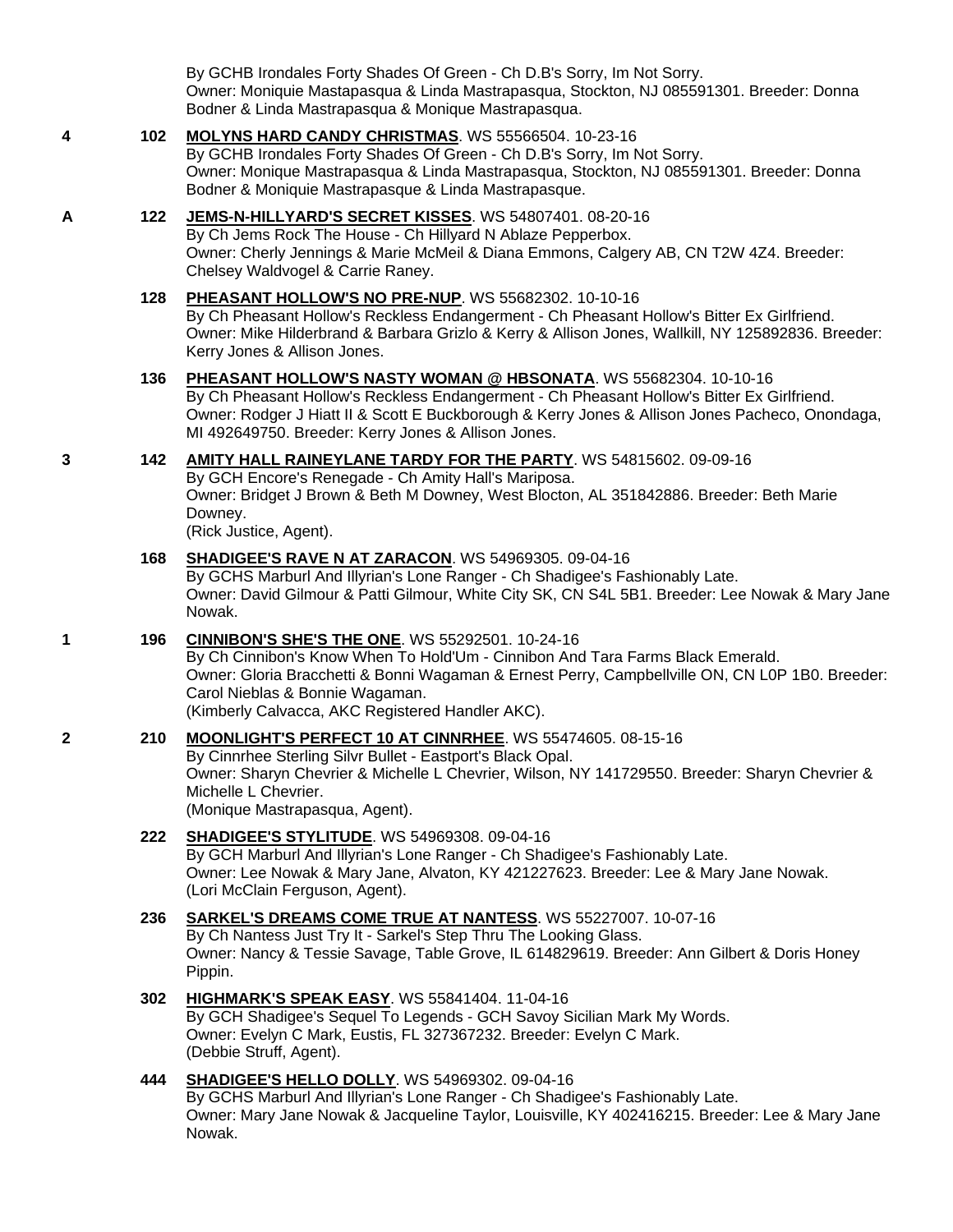#### *BOXERS. Futurity, 6 & Under 9 Months, Fawn Bitches.*

#### **24 [RAKLYNS N' SHILOS SAND CASTLES](http://infodog.com/my/drlookup2.htm?makc=WS%2055526402&mdog=Raklyns+N%27+Shilos+Sand+Castles&wins=all)**. WS 55526402. 08-11-16 By Ch Ensign's Architect - Ch Shilos Dreamboat Annie At Raklyn. Owner: Elizabeth Reynolds Lupo & C Hand & D Struff & E Sposito & K Quagliana, Lincoln, MA 017734329. Breeder: Debbie Struff & Erin Sposito & Cynthia DeAmcis & Karen Quagliana.

#### **4 118 [CACHET'S RIPTIDE](http://infodog.com/my/drlookup2.htm?makc=WS%2055114001&mdog=Cachet%27s+Riptide&wins=all)**. WS 55114001. 10-15-16 By Bentbrook Miller's Mark - Ch Cachet's Magic'N Moonlight. Owner: Lou-Ann Tibbitts-Ridings & Leonard Magowitz & Terri Kaiser, Troy, NY 121808502. Breeder: Lou-Ann Tibbitts-Ridings & Leonard Magowitz & Robert Edmondson.

#### **148 [MINSTREL'S LEFT OF CENTER AT FAIRVIEW](http://infodog.com/my/drlookup2.htm?makc=WS%2055718203&mdog=Minstrel%27s+Left+Of+Center+At+Fairview&wins=all)**. WS 55718203. 09-22-16 By Shaeward's Thunder Road - GCH Minstrel's Center Ice. Owner: Katrina Medved & Katherine S Nevius, Masontown, PA 154612447. Breeder: Celena Quinney & Katherine S Nevius.

#### **184 [MOON VALLEY'S STARS & STRIPES](http://infodog.com/my/drlookup2.htm?makc=WS%20554903&mdog=Moon+Valley%27s+Stars+&+Stripes&wins=all)**. WS 554903. 09-11-16 By GCHS Vixayo's Golden Hammer - Ch Kim On A Wing And A Prayer. Owner: Dottie Heiligman & Elizabeth Barnhart & Theresa Galle, Hondo, TX 788615625. Breeder: Kay Peiser & Ad & Elizabeth Barnhart & Theresa M Galle.

#### **206 [SHADIGEE'S FIRE AND DESIRE AT SUNCHASE](http://infodog.com/my/drlookup2.htm?makc=WS%2054969303&mdog=Shadigee%27s+Fire+And+Desire+At+Sunchase&wins=all)**. WS 54969303. 09-04-16 By GCHS Marburl And Illyrian's Lone Ranger - Ch Shadigee's Fashionably Late. Owner: Rhoda Brouillette & Tracy Hendrickson & Mary Jane Nowak, Bourbonnais, IL 609144048. Breeder: Lee Nowak & Mary Jane Nowak. (Lori McClain Ferguson, Agent).

#### **2 208 [MOONLIGHT'S GOING FOR THE GOLD AT CINNRHEE](http://infodog.com/my/drlookup2.htm?makc=WS%2055474606&mdog=Moonlight%27s+Going+For+The+Gold+At+Cinnrhee&wins=all)**. WS 55474606. 08-15-16 By Cinnrhee Sterling Silvr Bullet - Eastport's Black Opal. Owner: Sharyn Chevrier & Michelle L Chevrier & Mark J Nelli, Tonawanda, NY 141508553. Breeder: Sharyn Chevrier & Michelle L Chevrier. (Monique Mastrapasqua, Agent).

# **244 [RAKLYNS N' SHILOS DOCK & DINE](http://infodog.com/my/drlookup2.htm?makc=WS%2055526403&mdog=Raklyns+N%27+Shilos+Dock+&+Dine&wins=all)**. WS 55526403. 08-11-16 By Ch Ensign's Architect - Ch Shilos Dreamboat Annie At Raklyn. Owner: Debbie Struff & Erin Sposito & Cynthia Deamicis & Karen Quagliana, Bolton, CT 06043. Breeder: Debbie Struff & Erin Sposito & Cynthia Deamicis & Karen Quagliana. (Debbie Struff, AKC Registered Handler).

#### **3 316 [EPITOME N DARIMI'S HELENA HANDBASKET](http://infodog.com/my/drlookup2.htm?makc=WS%2055783102&mdog=Epitome+N+DaRimi%27s+Helena+Handbasket&wins=all)**. WS 55783102. 10-15-16 By Ch Epitomes Lord Of The Rings - Epitome's Chance Of A Lifetime. Owner: Cheri Williams & David Williams & Susan Standley, Temple, TX 765027173. Breeder: Susan Standley. (Tami Mishler, Agent).

### **326 [DAI'LINS GET UR SHINE ON](http://infodog.com/my/drlookup2.htm?makc=WS%2056538402&mdog=Dai%27Lins+Get+Ur+Shine+On&wins=all)**. WS 56538402. 10-29-16 By GCH Araby High Pointe - Hillyards Covergirl Of Dai'Lin. Owner: Candace Kalke, Red Deer County AB, CN T4G 0J2. Breeder: Candace D Kalke.

# **418 [MOON VALLEY'S LIGHT OF LIBERTY](http://infodog.com/my/drlookup2.htm?makc=WS%2055499502&mdog=Moon+Valley%27s+Light+Of+Liberty&wins=all)**. WS 55499502. 09-11-16 By GCHS Vixayo's Golden Hammer - Ch Kim On A Wing And A Prayer. Owner: Elizabeth Barnhart & Kay Peiser & Theresa Galle, Miami, FL 331567442. Breeder: Kay Peiser & Elizabeth Barnhart & Theresa Galle.

### **1 438 [PURE PRIDE'S LOCA-MOTION](http://infodog.com/my/drlookup2.htm?makc=WS%2056471101&mdog=Pure+Pride%27s+Loca-Motion&wins=all)**. WS 56471101. 09-12-16 By Ch Garnsey's Varsity Blues - GCH Pure Pride's Absolute. Owner: Susan Blue & Steve Stewart & Gina Currier, Ruther Glen, VA 225462045. Breeder: Donald Seagle Reichard & Steve Stewart & Gina Currier. (Gina Currier, Agent).

# *BOXERS. Futurity, 9 & Under 12 Months, Brindle Bitches.*

**A 12 [ENCORE'S LIMERICK](http://infodog.com/my/drlookup2.htm?makc=WS%2054296802&mdog=Encore%27s+Limerick&wins=all)**. WS 54296802. 06-25-16 By Ch Encore's Ferrari - Encore's Undeniable. Owner: Kristina Edner-Kosinski & Dakota Kosinski & Cheryl A Cates, Walnut, CA 917894041. Breeder: Cheryl A Cates.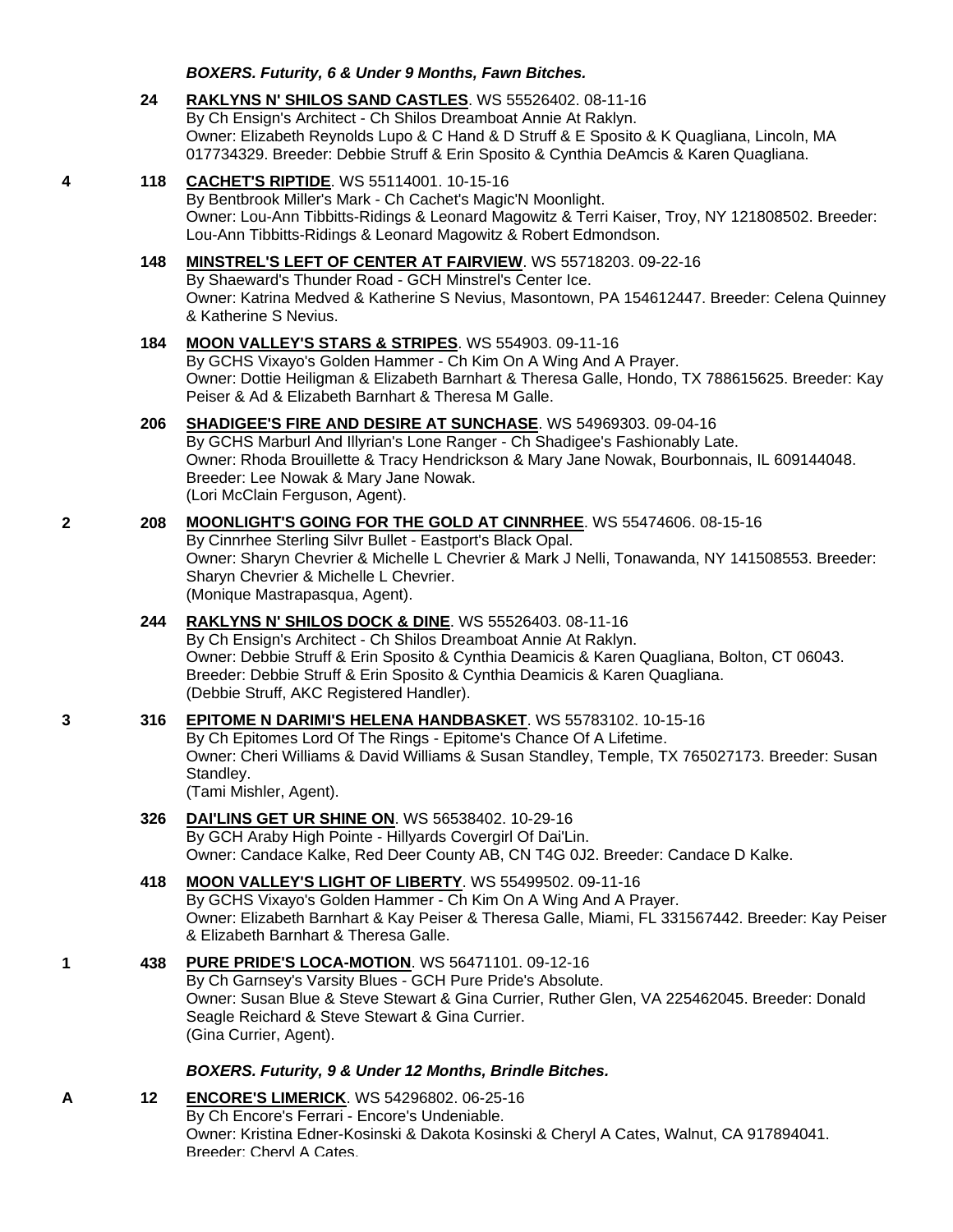(Aaron Rosas Lemus, Agent).

- **28 [IVYLANE N SHAYVIC SCRAMBLIN TO RIGPA](http://infodog.com/my/drlookup2.htm?makc=WS%2054799301&mdog=Ivylane+N+Shayvic+Scramblin+To+Rigpa&wins=all)**. WS 54799301. 08-04-16 By GCH Encore's Renegade - GCH Shayvic's Moonlight Sonata. Owner: Kathryn Brixey & Tina Starr, Houston, TX 770965010. Breeder: Vickie Brannon & Tina Starr.
- **2 54 [LEGACY'S DANCING IN THE SPIRIT](http://infodog.com/my/drlookup2.htm?makc=WS%2053906804&mdog=Legacy%27s+Dancing+In+The+Spirit&wins=all)**. WS 53906804. 05-20-16 By Ch Firefly's You Light Up My Life - GCH Legacy's Grand Dutchess. Owner: Ginny Nicholson & Jessica Bowen DVM, Fawn Grove, PA 17321. Breeder: Ginny Nicholson.
	- **56 [PHEASANT HOLLOW'S IF THE SHOE FITS](http://infodog.com/my/drlookup2.htm?makc=WS%2054150106&mdog=Pheasant+Hollow%27s+If+The+Shoe+Fits&wins=all)**. WS 54150106. 06-05-16 By Ch Pheasant Hollow's The Real Deal - Ch Pheasant Hollow's Black Ice. Owner: Cheryl Kovacs & Kerry & Allison Jones, Lumberton, NJ 080484108. Breeder: Kerry & Allison Jones & Pat & Bob Detoro. (Alison Pacheco, Agent).
	- **62 [GLENMERE'S SPICE UP YOUR LIFE](http://infodog.com/my/drlookup2.htm?makc=WS%2053897701&mdog=Glenmere%27s+Spice+Up+Your+Life&wins=all)**. WS 53897701. 05-11-16 By Avalon's Justice Of Windsong - Ch Encore's Notoriety. Owner: Pamela Holzapfel, Neptune, NJ 077535804. Breeder: Pamela Holzapfel. (Kim Pastella Calvacca, Agent).
	- **66 [DESTINY'S FIRST IMPRESSION](http://infodog.com/my/drlookup2.htm?makc=WS%2054144901&mdog=Destiny%27s+First+Impression&wins=all)**. WS 54144901. 07-10-16 By GCH Shadigee's Protege - Destiny's I Dream Of Genie. Owner: Monica Lynch, Hendersonvlle, TN 370754202. Breeder: Monica Lynch.
- **1 68 [DESTINY'S LASTING IMPRESSION](http://infodog.com/my/drlookup2.htm?makc=WS%2054144902&mdog=Destiny%27s+Lasting+Impression&wins=all)**. WS 54144902. 07-10-16 By GCH Shadigee's Protege - Destiny's I Dream Of Genie. Owner: Tony & Crystal Finney & Monica Lynch, Davidson, NC 280368092. Breeder: Monica Lynch.
	- **120 [FALMARK'S NATALIE WOOD](http://infodog.com/my/drlookup2.htm?makc=WS%2055062301&mdog=Falmark%27s+Natalie+Wood&wins=all)**. WS 55062301. 07-24-16 By GCH CherKei's Dick Tracey - Ch Falmark's Diamond Solitaire. Owner: Laura Cuthbert, Watertown, MA 024721010. Breeder: Laura Cuthbert & Cheryl Robbins & Keith Robbins.

#### **124 [SHAYVIC N IVYLANE'S COMANCHE](http://infodog.com/my/drlookup2.htm?makc=WS%2054799302&mdog=Shayvic+N+Ivylane%27s+Comanche&wins=all)**. WS 54799302. 08-04-16 By GCH Encore's Renegade - GCH Shayvic's Moonlight Sonata. Owner: Vivkie Brannon & Tina Starr, Whitewright, TX 754910731. Breeder: Vickie Brannon & Tina Starr.

#### **228 [LRM CHERKEI PITCH PERFECT](http://infodog.com/my/drlookup2.htm?makc=WS%2054677501&mdog=Lrm+Cherkei+Pitch+Perfect&wins=all)**. WS 54677501. 07-05-16 By GCHP Cherkei's Dick Tracey - GCHB Lrm Twin Lakes Miracle. Owner: Linda Middagh & Isabella Merrill & Tracy Best, Camas, WA 986079213. Breeder: Linda Merrill-Middaugh & Tracy Best.

**3 238 [GLENMERE'S YOU HAD ME AT HELLO AT PRISTINE](http://infodog.com/my/drlookup2.htm?makc=WS%2053897702&mdog=Glenmere%27s+You+Had+Me+At+Hello+At+Pristine&wins=all)**. WS 53897702. 05-11-16 By Avalon's Justice Of Windsong - Ch Encore's Notoriety.

Owner: David & Audrey Kamphenkil & P Holzapfel, Saint Cloud, MN 563041575. Breeder: Pamela Holzapfel.

- **300 [PRISM CHERKEI DANCE WITH ME HENRY](http://infodog.com/my/drlookup2.htm?makc=WS%2054319901&mdog=Prism+Cherkei+Dance+With+Me+Henry&wins=all)**. WS 54319901. 07-02-16 By GCH Cherkei's Dick Tracey - Happy Tail's Star Dancer. Owner: Michelle Spanel, Eau Claire, WI 547017101. Breeder: Michelle M Spanel. (Amy Bieri, Agent).
- **304 [MYLIFE N' BEEVEE'S SENSE AND SENSIBILITY](http://infodog.com/my/drlookup2.htm?makc=WS%2054537204&mdog=Mylife+N%27+Beevee%27s+Sense+And+Sensibility&wins=all)**. WS 54537204. 07-23-16 By GCHG Shadigee's Sequel To Legends - Ch Illyrian And Marlburl's Happy Hour At Mylife. Owner: Wm & Vicki East & Jill Sweeten, Greensboro, NC 274068213. Breeder: Jill W Sweeten & Gail Kloecker & Mary Frances Burleson.
- **356 [3R'S 4D CROWN VICTORIA OF DUSTYROADS](http://infodog.com/my/drlookup2.htm?makc=WS%2054414703&mdog=3R%27s+4D+Crown+Victoria+Of+Dustyroads&wins=all)**. WS 54414703. 07-26-16 By Dusty Road's Perfect World - Ch 3R's 4d Tin Lizzy. Owner: Rachel Jackson & Ann Teply & Judith M Pasbrig, Kansas City, MO 641512764. Breeder: Ann Teply & Rodney Teply.
- **JUDG 364 [DORADO'S N NAJA'S RED BUTTONS](http://infodog.com/my/drlookup2.htm?makc=WS%2056445101&mdog=Dorado%27s+N+Naja%27s+Red+Buttons&wins=all)**. WS 56445101. 05-17-16 By GCHB Naja's Mi-T Alliance - GCH Dorado's She Talks Crazy Talk. Owner: Karen Knox, Surrey BC, CN v4n1m9. Breeder: Karen Knox & Han Huan Xin. (Lori Ferguson, Agent).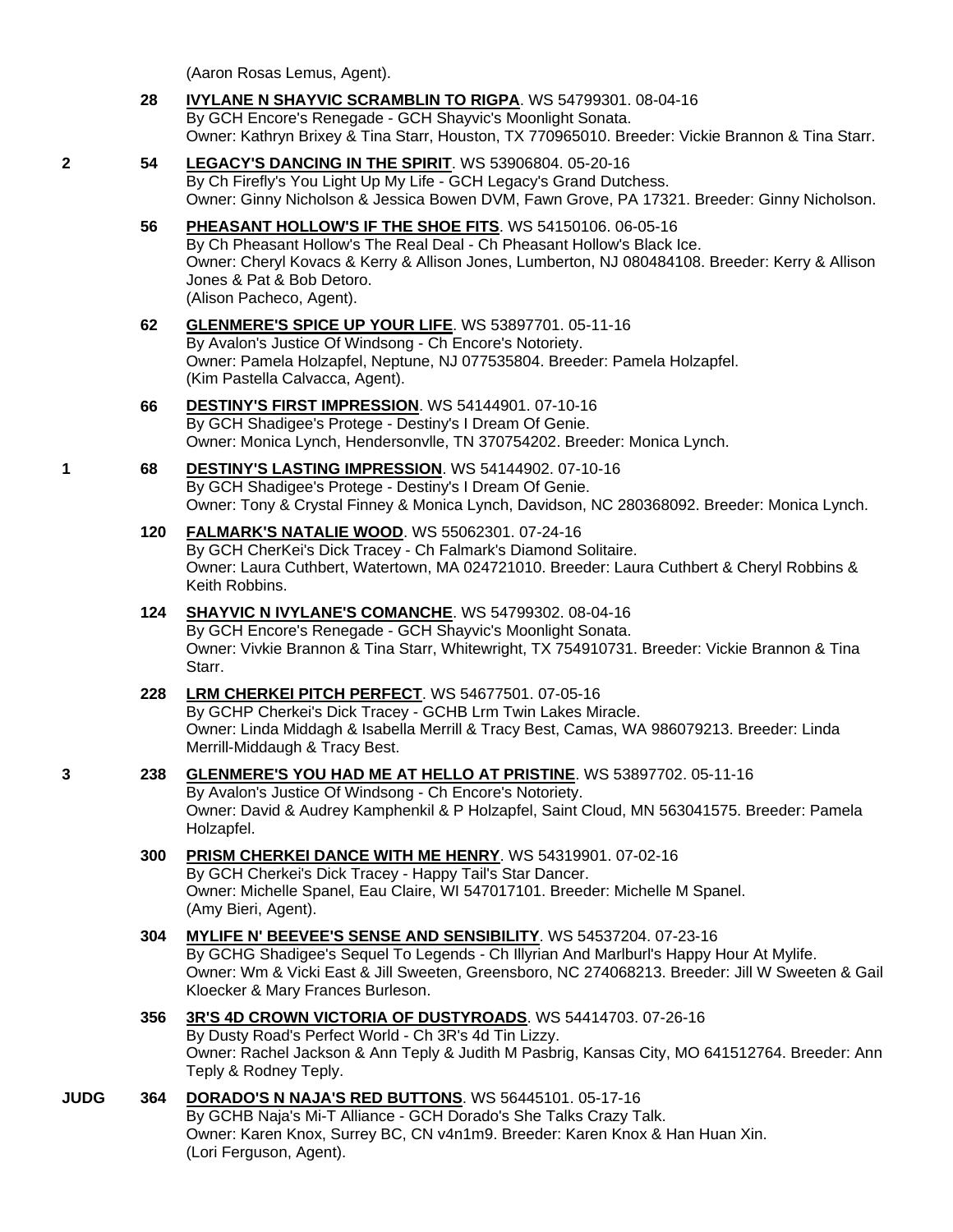|   |     | By Turo's Farenheit - Vista Run's Victory Of Turo.<br>Owner: Carsten Pedersen & Sandy Roberts & Elizabeth Esacove, Glynn, LA 707363713. Breeder:<br>Carsten Pedersen & Sandy Roberts & Elizabeth Esacove.<br>(Terri Galle, Agent).                                                                          |
|---|-----|-------------------------------------------------------------------------------------------------------------------------------------------------------------------------------------------------------------------------------------------------------------------------------------------------------------|
|   | 432 | <b>CHARRON'S DIVINITY THROUGH DEPRAVITY.</b> WS 53932602. 05-25-16<br>By Ch Nantess Just Try It - GCH Alerissa's Reflection Of Charron.<br>Owner: Michelle Baker, Milan, IL 612644059. Breeder: Michelle Baker.                                                                                             |
| A | 452 | TURO'S SYMPHONY OF VISTA RUN AT WANNABOX. WS 54742705. 06-14-16<br>By Turo's Farenheit - Vista Run's Victory Of Turo.<br>Owner: Megan Byers & P Savoye & C Pedersen & TuRo Kennels & M Gonzales, Macedonia, IA<br>51549. Breeder: Carsten Pedersen & Sandy Roberts & Elizabeth Esacove.                     |
|   |     | BOXERS. Futurity, 9 & Under 12 Months, Fawn Bitches.                                                                                                                                                                                                                                                        |
| 3 | 20  | <b>ENCORE'S JIVAGO. WS 54297902. 07-22-16</b><br>By Ch Encore's Matrix - Ch Encore's Forbidden.<br>Owner: Cheryl A Cates, Exeter, CA 932210146. Breeder: Elena Johnson & Victoria Johnson & Cheryl<br>A Cates.<br>(Aaron Rosas Lemus, Agent).                                                               |
| A | 22  | <b>ENCORE'S BEGUILED.</b> WS 54071604. 06-21-16<br>By Encore's Masquerade NA NAP NFP - Encore's Fascination.<br>Owner: Cheryl A Cates, Exeter, CA 93221. Breeder: Cheryl A Cates.<br>(Aaron Rosas Lemus, Agent).                                                                                            |
|   | 32  | <b>MARTINI N DESERT'S EXQUISITE. WS 55905701. 07-21-16</b><br>By GCH Encore's Sovereign - Martini's U Ain't Da Boss Of Me.<br>Owner: Virginia Bice & Marie McNeil, Dewey, AZ 86327. Breeder: Marie McNeil & Virginia Bice.                                                                                  |
|   | 34  | <b>MARTINI'S RED CARPET READY.</b> WS 55905703. 07-21-16<br>By GCH Encore's Sovereign - Ch Martini's U Ain't Da Boss Of Me.<br>Owner: Marie McNeil & Virginia Bice, Calgary AB, CN T2Y 3G5. Breeder: Marie McNeil & Virginia<br>Bice.                                                                       |
|   | 36  | <b>ENCORE'S JITTERBUG. WS 54297901. 07-22-16</b><br>By Encore's Matrix - Encore's Forbidden.<br>Owner: Elena Johnson & Cheryl Cates, Morena Valley, CA 925578316. Breeder: Elena Johnson &<br>Victoria Johnson & Cheryl A Cates.                                                                            |
|   | 98  | <b>GOSS' EXTREME HOT'NESS.</b> WS 54341603. 08-06-16<br>By GCH Ivylane Ruffianl Tree Shaker CA - Ch Britlyn's Puttin' On The Glitz @ Goss CA.<br>Owner: Danielle Byrns & Lisa Goss, Naples, FL 341093859. Breeder: Lisa Goss & Raynetta<br>Buchholtz.                                                       |
|   | 138 | HARLYN TALISMAN LAST WORD. WS 54035702. 05-22-16<br>By GCH Shadigee's Sequel To Legends - GCH Asuncion 'N Harlyn's Secret Talisman.<br>Owner: Carol McGuire & Virginia Shames, Nokesville, VA 201811301. Breeder: Carol McGuire &<br>Angie Friesen & Virginia Shames.                                       |
|   | 158 | <b>SAMBRIA'S SCULPTED BY FIRE OF CINNRHEE. WS 54692706. 07-27-16</b><br>By Ch K Park's Summit Bound Cinnrhee - Saywin's Precious Jewel Of Sambria CA.<br>Owner: Pamela Bowser-Hutchins & Daniel Hutchins, Holly, MI 484428841. Breeder: Pamela Bowser-<br>Hutchins Cindy Hearn.<br>(Medley H Small, Agent). |
|   | 162 | RICO'S TAKE A CHANCE ON ME. WS 54170202. 06-03-16<br>By Ch Nantess Just Try It - GCH Rico's Tonic Gives Her Heart To Hot Rod.<br>Owner: Donna Marietta Purichia, Indianapolis, IN 462402633. Breeder: Donna M Purichia.<br>(Tessie Savage, Agent).                                                          |
|   | 166 | <b>OLYMPICS EVERY PENNY.</b> WS 54458604. 06-06-16<br>By Ch Olympics Still Smokin - Ch Olympics Healing A Heart Ache.<br>Owner: Julie Wilmore & Claudia Parsons, Port Huron, MI 480602314. Breeder: Julie Wilmore &<br>Claudia Parsons.                                                                     |

**4 416 [TURO'S HARMONY OF VISTA RUN](http://infodog.com/my/drlookup2.htm?makc=WS%2054742701&mdog=Turo%27s+Harmony+Of+Vista+Run&wins=all)**. WS 54742701. 06-14-16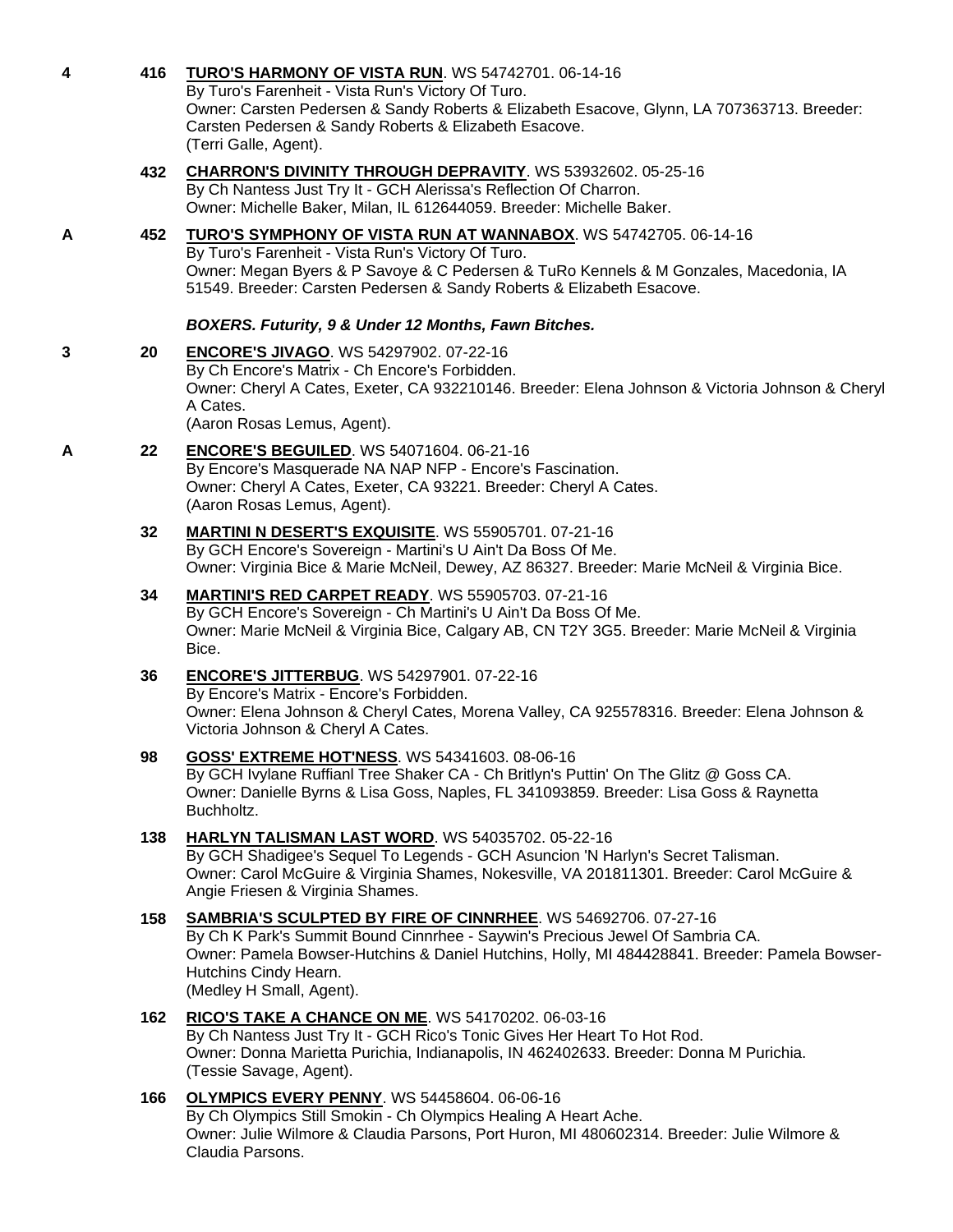### **172 [WYNDING BROOK AMERICAN HONEY](http://infodog.com/my/drlookup2.htm?makc=WS%2054268301&mdog=Wynding+Brook+American+Honey&wins=all)**. WS 54268301. 07-12-16

By Ch Hi-Tech Johnny J Of Boxerton - Kenbru Flaming Star. Owner: Melodee Lasky, Annandale, NJ 088013373. Breeder: Melodee Lasky & Deborah Marshall. (Marianne Conti, AKC Registered Handler).

### **186 [CINBAR'S BY A LANDSLIDE](http://infodog.com/my/drlookup2.htm?makc=WS%2054778902&mdog=CinBar%27s+By+A+Landslide&wins=all)**. WS 54778902. 07-30-16

By Ch CinBar's Just Call Me Handsome - Ch CinnRhee's Queen Of Hearts. Owner: Denise Snyder & Medley Small & Phillip Koenig, Henryville, IN 471269317. Breeder: Denise Snyder & Medley Small & Phillip Koenig. (Jody Garcini, Agent).

#### **200 [HI-TECH'S MARQUESA AT JEAMAR](http://infodog.com/my/drlookup2.htm?makc=WS%2054495401&mdog=Hi-Tech%27s+Marquesa+At+Jeamar&wins=all)**. WS 54495401. 05-13-16

By Ch Hi-Tech's Hurricane On The Hudson - Hi-Tech's Moonlight Sonata. Owner: Mary Lou Carroll & Jean H Mattheiss & Dr & Mrs William Truesdale, Ellicott City, MD 210424826. Breeder: Dr & Mrs William Truesdale & Kimberly Pastella Calvacca & Joan Pfister. (Kimberly Calvacca, Agent).

#### **234 [RICO'S IF I COULD TURN BACK TIME AT NANTESS](http://infodog.com/my/drlookup2.htm?makc=WS%2054170203&mdog=Rico%27s+If+I+Could+Turn+Back+Time+At+Nantess&wins=all)**. WS 54170203. 06-03-16 By Ch Nantess Just Try It - GCH Rico's Tonic Gives Her Heart To Hot Rod.

Owner: Nancy Savage & Tessie Savage, Table Grove, IL 614829619. Breeder: Donna M Purichia.

### **274 [NASTINAN'S STARBURST](http://infodog.com/my/drlookup2.htm?makc=WS%2054268304&mdog=Nastinan%27s+Starburst&wins=all)**. WS 54268304. 07-12-16

By Ch Hi-Tech Johnny J Of Boxerton - Kenbru Flaming Star. Owner: Deborah Marshall, East Aurora, NY 140521215. Breeder: Deborah Marshall & Melodee Lasky. (Kay L Palade-Peiser, Agent).

#### **282 [WOODSIDE'S HYPNOTIC GOLD FORTUNE](http://infodog.com/my/drlookup2.htm?makc=WS%2054246001&mdog=Woodside%27s+Hypnotic+Gold+Fortune&wins=all)**. WS 54246001. 06-04-16 By GCHB Shadigee's Calculated Risk - GCH Woodside's Ride My Wave. Owner: Todd & Heidi Dutoi, South Bend, IN 466289608. Breeder: Todd & Heidi Dutoi. (Sherry Canciamille, Agent).

**286 [3R'S 4D ELEANOR SHELBY](http://infodog.com/my/drlookup2.htm?makc=WS%2054414702&mdog=3R%27s+4D+Eleanor+Shelby&wins=all)**. WS 54414702. 07-26-16 By Dusty Roads Perfect World - Ch 3R's 4D Tin Lizzy. Owner: Ann Teply & Rod Teply, Loup City, NE 688536134. Breeder: Ann & Rod Teply. (Randall Pasbrig, Agent).

### **1/BPF/BF 290 [SAPPHIRE 'N STREAMLINE'S JUST PRISSY PANTS](http://infodog.com/my/drlookup2.htm?makc=WS%2054203303&mdog=Sapphire+%27N+Streamline%27s+Just+Prissy+Pants&wins=all)**. WS 54203303. 07-11-16 By GCH Ensign's Justified - Ch Sapphire's Dazzle On The Strip. Owner: Shelly Williams & Joleena Young, DeSoto, MO 63020. Breeder: Shelly Williams. (Christa Cook, Agent).

#### **292 [SAPPHIRE'S JUST PHANCY PANTS](http://infodog.com/my/drlookup2.htm?makc=WS%2054203301&mdog=Sapphire%27s+Just+Phancy+Pants&wins=all)**. WS 54203301. 07-11-16 By GCH Ensign's Justified - Ch Sapphire's Dazzle On The Strip. Owner: Shelly Williams, DeSoto, MO 63020. Breeder: Shelly Williams. (Christa Cook, Agent).

#### **2 306 [MARBURL'S & HAPPY TAILS YOURS TRULY](http://infodog.com/my/drlookup2.htm?makc=WS%2054982701&mdog=Marburl%27s+&+Happy+Tails+Yours+Truly&wins=all)**. WS 54982701. 05-27-16 By Ch Illyrian's Sharper Image - GCHS Jokar's N Happy Tail's Fergalicious. Owner: Amy Bieri & Mary Frances Burleson, Sachse, TX 750483931. Breeder: Mary Frances Burleson & Amy C Bieri.

# **A 308 [HAPPY TAIL'S & MARBURL'S ANGEL STANDING BY](http://infodog.com/my/drlookup2.htm?makc=WS%2054982703&mdog=Happy+Tail%27s+&+Marburl%27s+Angel+Standing+By&wins=all)**. WS 54982703. 05-27-16 By Ch Illyrian's Sharper Image - GCH Jokar's N Happy Tail's Fergalicious. Owner: Amy Bieri & Mary Fances Burleson, Sachse, TX 750483931. Breeder: Mary Frances Burleson & Amy C. Bieri.

# **310 [HAPPY TAIL'S & MARBURL'S EDGE OF GLORY](http://infodog.com/my/drlookup2.htm?makc=WS%2054982704&mdog=Happy+Tail%27s+&+Marburl%27s+Edge+Of+Glory&wins=all)**. WS 54982704. 05-27-16 By Ch Illyrian's Sharper Image - GCH Jokar's N Happy Tail's Fergalicious. Owner: Amy Bieri & Mary Frances Burleson & Alyson Essington, Sachse, TX 750483931. Breeder: Mary Frances Burleson & Amy C Bieri.

- **330 [STREAMLINE'S DEFYING THE URGE](http://infodog.com/my/drlookup2.htm?makc=WS%2054267502&mdog=Streamline%27s+Defying+The+Urge&wins=all)**. WS 54267502. 07-22-16 By GCHG Streamline N Inspiration's Crime Boss - Ch JenBur N Streamline's Singular Sensation. Owner: Joleena & Mack Young, Sullivan, IL 619516386. Breeder: Joleena M Young & Mack Young. (Christa Cook, Agent).
- **A 338 [OLYMPIC'S EVERYWHERE YOU WANT TO BE](http://infodog.com/my/drlookup2.htm?makc=WS%2054458603&mdog=Olympic%27s+Everywhere+You+Want+To+Be&wins=all)**. WS 54458603. 06-06-16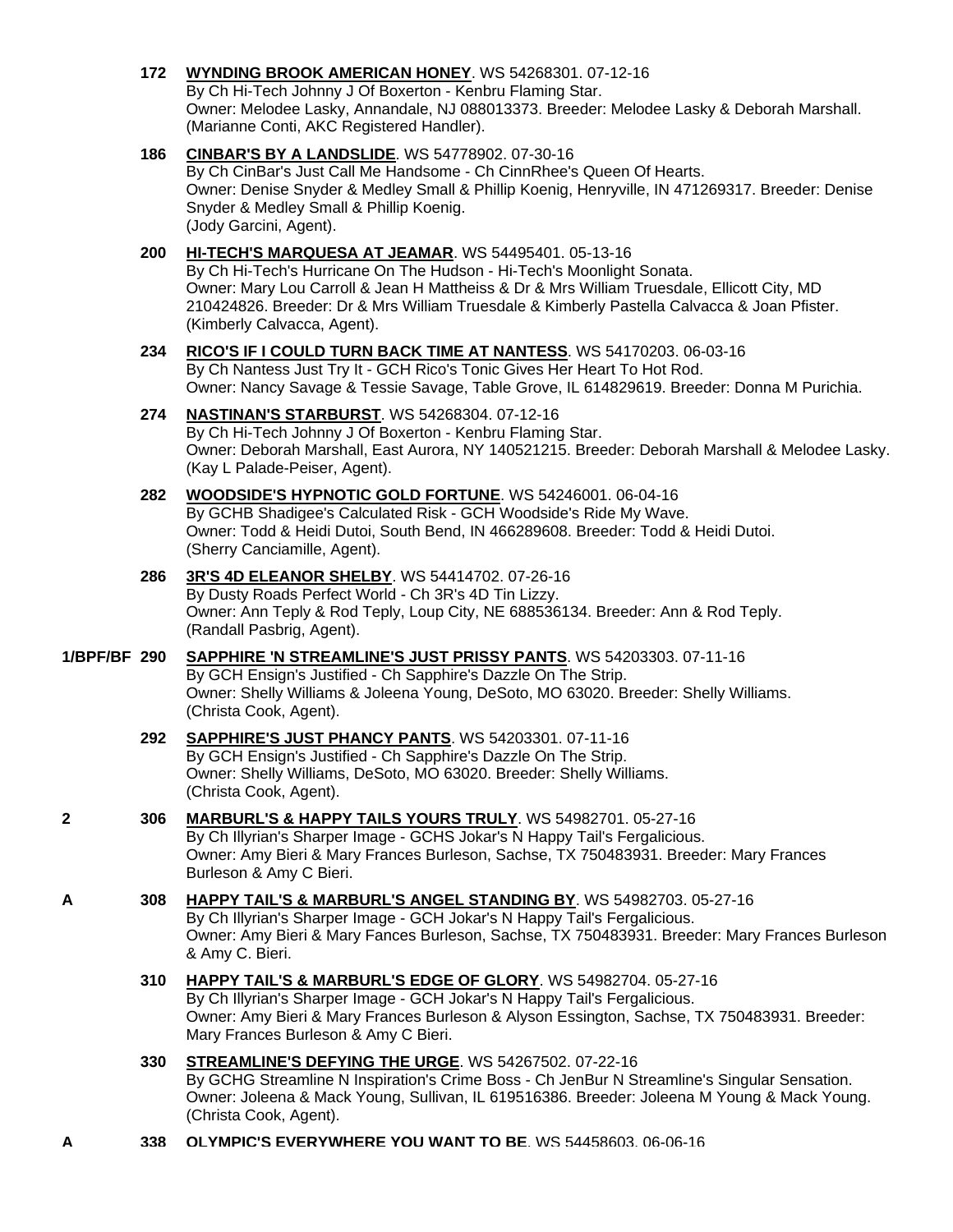By Ch Olympic's Still Smokin' - Ch Olympic's Healing A Heart Ache CA. Owner: Julie Wilmore & Claudia Parsons, Toledo, OH 436153330. Breeder: Julie Wilmore & Claudia Parsons.

(Rick Justice, Agent).

- **342 [LOGAN ELM-N-MARBURL'S LILY OF THE WEST](http://infodog.com/my/drlookup2.htm?makc=WS%2054347902&mdog=Logan+Elm-N-Marburl%27s+Lily+Of+The+West&wins=all)**. WS 54347902. 07-13-16 By GCHG Marburl And Illyrian's Lone Ranger - Logan Elm's Smokin' Blonde. Owner: Kari H Phillips & Jeff Phillips & M F Burleson & Lori McClain Fergus, Stoutsville, OH 431549627. Breeder: Kari Hammer-Phillips & Jeff Phillips.
- **344 [MARBURL AND HAPPY TAIL'S PEACHY KEEN](http://infodog.com/my/drlookup2.htm?makc=WS%2054982702&mdog=Marburl+And+Happy+Tail%27s+Peachy+Keen&wins=all)**. WS 54982702. 05-27-16 By Ch Illyrian's Sharper Image - Ch Jokar And Happy Tail's Fergalicious. Owner: Mary Frances Burleson & Amy Bieri, Sachse, TX 750483931. Breeder: Amy Bieri & Mary Frances Burleson. (Lori McClain Ferguson, Agent).
- **4 346 [MARBURL'S ALLEY OOP AT LADILUCK](http://infodog.com/my/drlookup2.htm?makc=WS%2054595301&mdog=Marburl%27s+Alley+Oop+At+LadiLuck&wins=all)**. WS 54595301. 05-14-16 By Ch Marburl's Hidalgo - Ch Marburl's Artemis. Owner: Shelli McGregor & Mary Frances Burleson, Sachse, TX 750483931. Breeder: Mary Frances Burleson & Shelli McGregor. (Lori McClain Ferguson, Agent).
	- **374 [NASTINAN N MOXYS SHOOTING STAR](http://infodog.com/my/drlookup2.htm?makc=WS%2054268307&mdog=Nastinan+N+Moxys+Shooting+Star&wins=all)**. WS 54268307. 07-12-16 By Ch Hi-Tech's Johnny J Of Boxerton - Kenbru Flaming Star. Owner: Genevive Suits, Homer, NY 130779437. Breeder: Melodee Lasky & Debbie Marshall. (Kimberly Calvacca, AKC Registered Handler AKC).
	- **386 [BRITLYN N GOSS' PASSIONATE DREAM](http://infodog.com/my/drlookup2.htm?makc=WS%2054341602&mdog=Britlyn+N+Goss%27+Passionate+Dream&wins=all)**. WS 54341602. 08-06-16 By GCH Ivylane Ruffianl Tree Shaker CA - Ch Britlyn's Puttin' On The Glitz @ Goss CA. Owner: Raynetta Buchholz & Lisa Goss, Greensboro, NC 274068213. Breeder: Lisa Goss & Raynetta Buchholz.
	- **392 [HARMSON N WOODRIDGE'S LOVE ME TENDER](http://infodog.com/my/drlookup2.htm?makc=WS%2054160701&mdog=Harmson+N+Woodridge%27s+Love+Me+Tender&wins=all)**. WS 54160701. 05-18-16 By GCH Salgray N Lemko's Gangnam Style - GCH Harmson's N Standing O Crazy In Love. Owner: Kathy McCarthy & Robin Fortney, Wilmington, MA 01887. Breeder: Kathy McCarthy & Pamela Shaw George. (Debbie Struff, AKC Registered Handler).
	- **394 [KATANDY'S TIMELINE WILDFIRE](http://infodog.com/my/drlookup2.htm?makc=WS%2054086101&mdog=Katandy%27s+Timeline+Wildfire&wins=all)**. WS 54086101. 05-21-16 By GCHP Cherkei's Dick Tracey - GCH Katandy's Time To Shine II. Owner: Lee Morris & Cindy Halloran, Davidsonville, MD 210352013. Breeder: Cynthia Halloran.
	- **398 [IRONDALE N SYMPHONY'S CATCH ME IF YOU CAN](http://infodog.com/my/drlookup2.htm?makc=WS%2053979601&mdog=Irondale+N+Symphony%27s+Catch+Me+If+You+Can&wins=all)**. WS 53979601. 05-21-16 By GCHG Irondale's Look At Me Now - Ch Symphony's Brand New Day. Owner: Mario & Shawnna Ramirez & Wendy Bettis, Acampo, CA 952209371. Breeder: Mollie & Reuben Smith & Wendy Bettis. (Jimmy Bettis, Agent).
	- **412 [WYNDING BROOK GUNPOWDER & LEAD @ JESAJAY](http://infodog.com/my/drlookup2.htm?makc=WS%2054268303&mdog=Wynding+Brook+Gunpowder+&+Lead+@+JeSaJay&wins=all)**. WS 54268303. 07-12-16 By Ch Hi-Tech Johnny J Of Boxerton - Kenbru Flaming Star. Owner: Jeff & Sabrina Jay, Odessa, MO 640768305. Breeder: Deb Marshall & Melodee Lasky.
	- **434 [CHARRON'S NOVEMBER RAIN](http://infodog.com/my/drlookup2.htm?makc=WS%2053932601&mdog=Charron%27s+November+Rain&wins=all)**. WS 53932601. 05-25-16 By Ch Nantess Just Try It - Ch Alerissa's Reflection Of Charron. Owner: Michelle Baker, Milan, IL 612644059. Breeder: Michelle Baker.
	- **436 [PARSONS BLAZE OF GLORY TO OAKVIEW](http://infodog.com/my/drlookup2.htm?makc=WS%2054290404&mdog=Parsons+Blaze+Of+Glory+To+Oakview&wins=all)**. WS 54290404. 07-19-16 By Blackstone's Duke Of Duchwars - Exclusive's Trademark Valley Girl. Owner: Marlene Huebner, Stoughton, WI 535893321. Breeder: Carol Parson.

*BOXERS. Futurity, 12 & Under 15 Months, Brindle Bitches.*

**42 [WINMERE GLITTER GODDESS OF CEDARLIN](http://infodog.com/my/drlookup2.htm?makc=WS%2053886802&mdog=Winmere+Glitter+Goddess+Of+Cedarlin&wins=all)**. WS 53886802. 04-23-16 By Ch Sig's Fire And Ice - Winmere Early Bird. Owner: Rebecca & Eric Gilchrist & Theresa Garton, North Liberty, IA 523179730. Breeder: Theresa Garton. (Tessie Savage, Agent).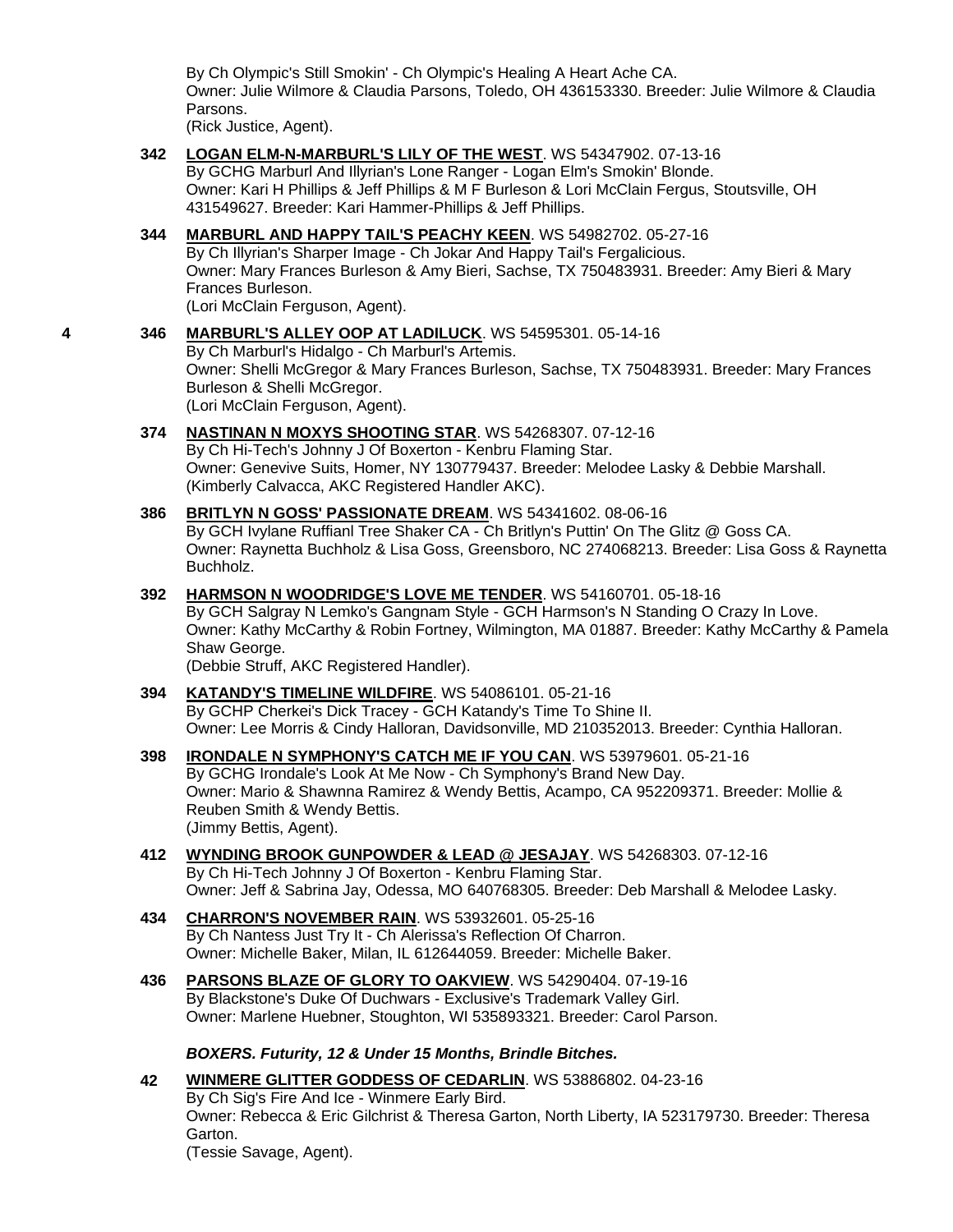**72 [PURE PRIDE'S HOT THING](http://infodog.com/my/drlookup2.htm?makc=WS%2054188210&mdog=Pure+Pride%27s+Hot+Thing&wins=all)**. WS 54188210. 04-15-16

By GCHG Wit's End Night Reveler - Ch Pure Pride Keenen How Can I Refuse. Owner: Cherish Julian & Steve Stewart & Gina Currier, Suffolk, VA 234378326. Breeder: Meg Keenen & Steve Stewart & Gina Currier. (Gina Currier, Agent).

### **108 [SHARLEDAR'S MOOLIGHT SERENADE AT MOLYN](http://infodog.com/my/drlookup2.htm?makc=WS%2053024302&mdog=Sharledar%27s+Moolight+Serenade+At+Molyn&wins=all)**. WS 53024302. 03-22-16

By GCH Shadigee's Protege - Carma N Sharledar's Centerfold. Owner: Monique Mastrapasqua & Linda Mastrapasaua & Sharon Darby, Stockton, NJ 085591301. Breeder: Sharon Darby.

## **130 [PURE PRIDE AND PREJUDICE AT WIT'S END](http://infodog.com/my/drlookup2.htm?makc=WS%2054188212&mdog=Pure+Pride+And+Prejudice+At+Wit%27s+End&wins=all)**. WS 54188212. 04-15-16

By GCH Wit's End Night Reveler - Ch Pure Pride Keenen How Can I Refuse. Owner: Connie Haywood & Steve Stewart & Gina Currier, Davidsonville, MD 21035. Breeder: Meg Keenen & Steve Stewart & Gina Currier.

### **1 144 [TJ N EMERALD'S CONNECT THE DOTS](http://infodog.com/my/drlookup2.htm?makc=WS%2052923904&mdog=TJ+N+Emerald%27s+Connect+The+Dots&wins=all)**. WS 52923904. 03-06-16 By GCHG Irondale's Look At Me Now - GCH Tj's Breath Of Life.

Owner: Sarah Neely & Theresa Janzen, Federal Way, WA 980233087. Breeder: Theresa Janzen. (Wendy Bettis, Agent).

#### **174 [TJ'S BLACK PEARL](http://infodog.com/my/drlookup2.htm?makc=WS%2052923902&mdog=TJ%27s+Black+Pearl&wins=all)**. WS 52923902. 03-06-16 By GCH Irondale's Look At Me Now - GCH TJ's Breath Of Life. Owner: Theresa Janzen & Butch Macoubrie, Lacey, WA 985098342. Breeder: Theresa Janzen.

# **4 182 [EBB'NE'S DOLCE FAR NIENTE AT TRB](http://infodog.com/my/drlookup2.htm?makc=WS%2053228204&mdog=EBB%27nE%27s+Dolce+Far+Niente+At+TRB&wins=all)**. WS 53228204. 03-11-16 By BeeVee"s Big Bang Britlyn - EBB'nE's I'll Have What She's Having.

Owner: Darlene Beard & Sylvia Soules, Johnstown, PA 159094216. Breeder: Sylvia Soules. (Dan Buchwald, Agent).

#### **2 188 [SHFOREST'S LITTLE DIVIDEND](http://infodog.com/my/drlookup2.htm?makc=WS%2054300602&mdog=Shforest%27s+Little+Dividend&wins=all)**. WS 54300602. 04-13-16 By GCH Encore's Renegade - Tko's Hailey's Comet RN PT CGC. Owner: Sylvia Holman, Florence, SC 29501. Breeder: Sylvia Holman.

### **204 [WINMERE FIREBIRD](http://infodog.com/my/drlookup2.htm?makc=WS%2053886801&mdog=Winmere+Firebird&wins=all)**. WS 53886801. 04-23-16 By Ch Sig's Fire And Ice - Winmere Early Bird. Owner: Theresa Garton, Oklahoma City, OK 731131068. Breeder: Theresa Garton. (Michael Shepherd, Agent).

# **3 272 [PURE PRIDE'S PURPLE RAIN](http://infodog.com/my/drlookup2.htm?makc=WS%2054188204&mdog=Pure+Pride%27s+Purple+Rain&wins=all)**. WS 54188204. 04-15-16

By GCHG Wit's End Night Reveler - Ch Pure Pride's Keenen How Can I Refuse. Owner: Audrey & David Kamphenkel & S Stewart & G Currier, Saint Cloud, MN 563041575. Breeder: Meg Keenen & Steve Stewart & Gina Currier. (Handler: Stanley Flowers DHG).

# **370 [JUST-A-WYN'S MY WAY OR THE HIGHWAY](http://infodog.com/my/drlookup2.htm?makc=WS%2053329804&mdog=Just-A-Wyn%27s+My+Way+Or+The+Highway&wins=all)**. WS 53329804. 03-03-16

By Ch Just-A-Wyn's Rolls Royce Silver Spur - Ch Just-A-Wyn's Mustang Sallie Cr. Owner: Colleen Fobes & Mary Lynn & Ashley Wynieski, Geneva, OH 440419352. Breeder: Mary Lynn Wynieski & Ashley Wynieski & Tammy Zook.

# *BOXERS. Futurity, 12 & Under 15 Months, Fawn Bitches.*

### **14 [NANTESS TOP NOTCH DIXIE CHICK](http://infodog.com/my/drlookup2.htm?makc=WS%2053126006&mdog=Nantess+Top+Notch+Dixie+Chick&wins=all)**. WS 53126006. 02-17-16 By GCHG Nantess Foolin Around - Ch Rico's Royal Nantess Kiss This. Owner: Gladys & Don O'Brien & Nancy Savage, Granbury, TX 760481131. Breeder: Nancy Savage & Tessie Savage & Donna Purichia. (Tina Starr, Agent).

#### **18 [ROCKET N' LANDO VA VA VOOM](http://infodog.com/my/drlookup2.htm?makc=WS%2053525205&mdog=Rocket+N%27+Lando+Va+Va+Voom&wins=all)**. WS 53525205. 04-24-16 By Twinkle Star V. Eurozone - Rocket N Focal Point's Written In The Stars CD AX AXJ XF. Owner: Trish Olinghouse & Kerry Rodgers, Neosho, MO 648502061. Breeder: Kerry Rodgers.

#### **114 [PURE PRIDE'S DIAMONDS AND PEARLS](http://infodog.com/my/drlookup2.htm?makc=WS%2054188201&mdog=Pure+Pride%27s+Diamonds+And+Pearls&wins=all)**. WS 54188201. 04-15-16 By GCHS Wit's End Night Reveler - Ch Pure Pride Keenen How Can I Refuse. Owner: Steve Stewart & Gina Currier, Liberty, SC 296574510. Breeder: Meg Keenen & Steve Stewart & Gina Currier.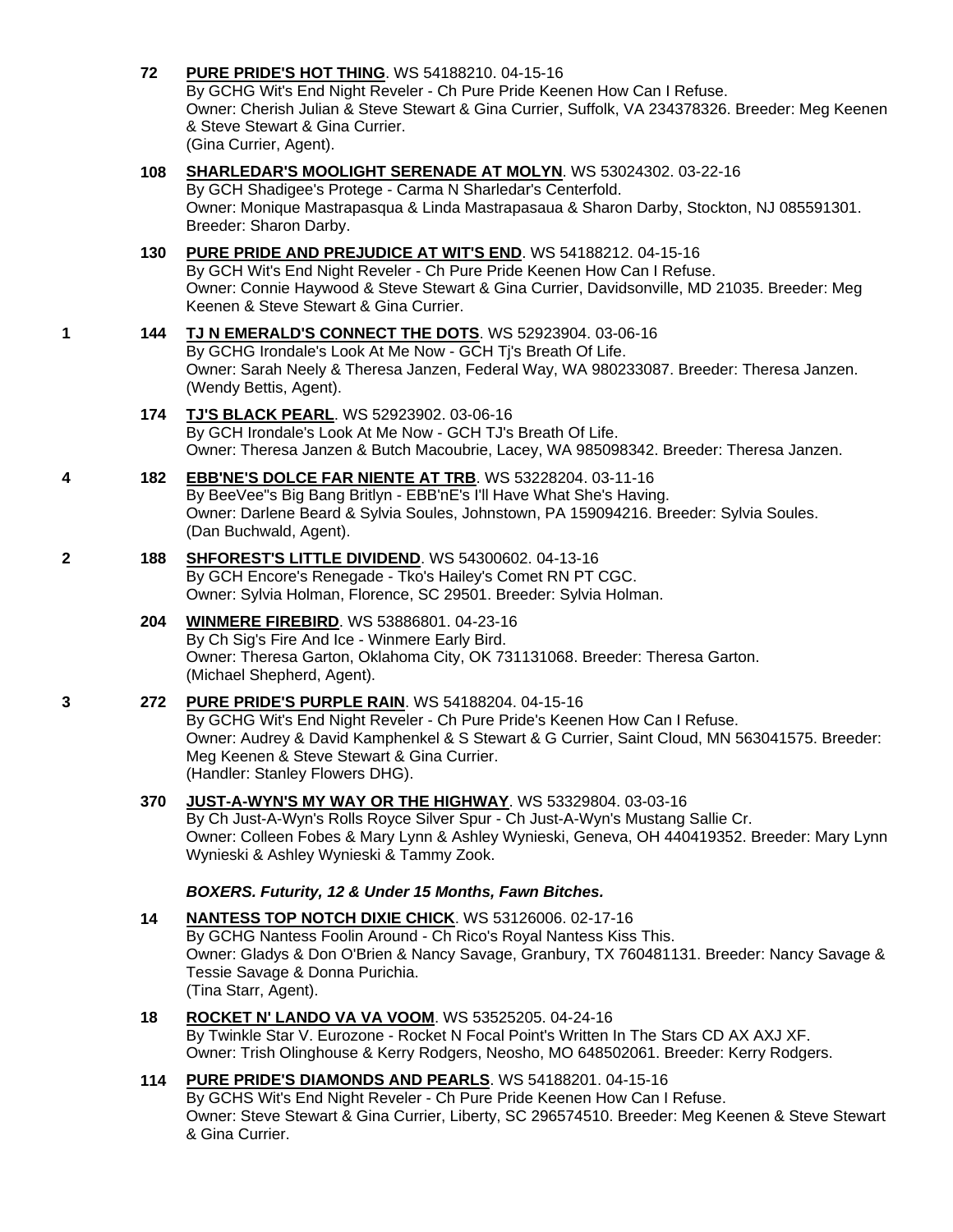|   | 132 | <b>PURE PRIDE'S BABY I'M A STAR @ APAK.</b> WS 54188206. 04-15-16<br>By GCHS Wit's End Night Reveler - Ch Pure Pride Keenen How Can I Refuse.<br>Owner: Steve Stewart & Gina Currier & Charle & Pamela Cromer, Liberty, SC 296574510. Breeder:<br>Meg Keenen & Steve Stewart & Gina Currier.                                              |
|---|-----|-------------------------------------------------------------------------------------------------------------------------------------------------------------------------------------------------------------------------------------------------------------------------------------------------------------------------------------------|
| 1 | 154 | CARMA 'N SAPPHIRE'S TWIST AND SHOUT AT LYRIC. WS 53901803. 04-22-16<br>By Ch Vancroft's Myde Impressive - GCHB Carma's Treasure At Sapphire.<br>Owner: Susan Simon & Dennis Simon & Tina Halverson, Scotch Plains, NJ 070762844. Breeder: Tina<br>Halverson & Dianne Pearson & Shelly Williams & Donna Doane.<br>(Marianne Conti, Agent). |
|   | 318 | ROSEHILL N CARRINGTON'S MALIBU RUM. WS 53252803. 02-26-16<br>By GCH Tybrushe's Sultan Of Swing - Rosehill's Sweet Abbigale.<br>Owner: Kimberly Clothier & Lori & David Rose & Madison Rose, Fairhope, AL 365322826. Breeder:<br>Lori Rose & David Rose & Madison Rose.                                                                    |
| 2 | 378 | <b>EAST END'S KINKY BOOTS IN HI-TECH. WS 53715301. 03-15-16</b><br>By GCH Listons Hi-Tech Davinci Code - Ch Ramasun's Flaunting It On The East End.<br>Owner: Francesca Illuzzi, Manorville, NY 119492510. Breeder: Francesca Illuzzi.<br>(Kimberly Calvacca, AKC Registered Handler AKC).                                                |
| 3 | 396 | EAST ENDS BABY BOOTS WITH HIGH-TECH. WS 53715303. 03-15-16<br>By GCH Listons Hi-Tech Davinci Code - Ch Ramasun's Flaunting It On The East End.<br>Owner: Ronald V Bona & F Illuzzi & T & M Louwerse, Manorville, NY 11949. Breeder: Francesca<br>Illuzzi.                                                                                 |
|   |     | (Kimberly Calvacca, AKC Registered Handler AKC).                                                                                                                                                                                                                                                                                          |
|   | 404 | JUST-A-WYN'S BITCHIN' CAMARO. WS 54197802. 03-22-16<br>By Ch Hi-Tech's Arbitrage - GCH Just-A-Wyn's Ferocious Ferrari.<br>Owner: Mary Lynn & Ashley Wynieski & Tammy Zook, Elyria, OH 440358352. Breeder: Mary Lynn &<br>Ashley Wynieski & Tammy Zook & Matthew Dukles.                                                                   |
| 4 | 406 | JUST-A-WYN'S FOUR ON THE FLOOR. WS 54197803. 03-22-16<br>By Ch Hi-Tech's Arbitrage - GCH Just-A-Wyn's Ferocious Ferrari.<br>Owner: Mary Lynn & Ashley Wynieski & Tammy Zook, Elyria, OH 440358352. Breeder: Mary Lynn &<br>Ashley Wynieski & Tammy Zook & Matthew Dukles.                                                                 |
|   | 456 | HI-TECH BRISBANE JOHNNY'S DIAMOND JEWEL. WS 55595405. 04-03-16<br>By Ch Hi-Tech Johnny J Of Boxerton - GCH Brisbane "N" Blue Mondays Diamonds Are Decadent.<br>Owner: Dr & Mrs William Truesdale & M McKamey & E McKamey & J Vergnetti, Westbury, NY<br>115901007. Breeder: Owners.<br>(Kimberly Calvacca, AKC Registered Handler AKC).   |
|   |     | BOXERS. Futurity, 15 & Under 18 Months, Brindle Bitches.                                                                                                                                                                                                                                                                                  |
| 4 | 46  | SAVOY SICILIAN SKYE OF SHERWOOD. WS 52347505. 12-26-15<br>By Haberl's Love Over Gold - Savoy Sicilian Thunder Bunny.<br>Owner: Alison & Colleen Fleury, Metairie, LA 700064140. Breeder: Wendy Mayhall.                                                                                                                                   |
| 1 | 48  | <b>SAVOY SICILIAN LOVE ME THUNDER. WS 52347504. 12-26-15</b><br>By Haberl's Love Over Gold BN RAE BH CA PCDX - Savoy Sicilian Thunder Bunny.<br>Owner: Michele Valente & BJ Barnhart, Oviedo, FL 32765. Breeder: Wendy Mayhall.                                                                                                           |
| 3 | 294 | <b>SAVOY SICILIAN STEAL UR THUNDER. WS 52347502. 12-26-15</b><br>By Haberl's Love Over Gold CDX PCDX BN GN RAE CA - Savoy Sicilian Thunder Bunny.<br>Owner: MaryJane Alencewicz & BJ Barnhart, Montverde, FL 34756. Breeder: Wendy Mayhall.                                                                                               |
|   | 296 | RYNWARDS HYPNOTIC. WS 52376103. 12-14-15<br>By GCH Tybrushe's Ain't No Saint - Ch Rynwards Calendar Girl.<br>Owner: Kathryn L Edwards, Gambier, OH 430220748. Breeder: Kathryn L Edwards.<br>(Ann Keil, Agent).                                                                                                                           |
| 2 | 298 | <b>RYNWARDS MAGNETIC. WS 52376101. 12-14-15</b><br>By GCH Tybrushe's Ain't No Saint - Ch Rynwards Calendar Girl.<br>Owner: Kathryn L Edwards, Gambier, OH 43022. Breeder: Kathryn L Edwards.<br>(Ann Keil, Agent).                                                                                                                        |